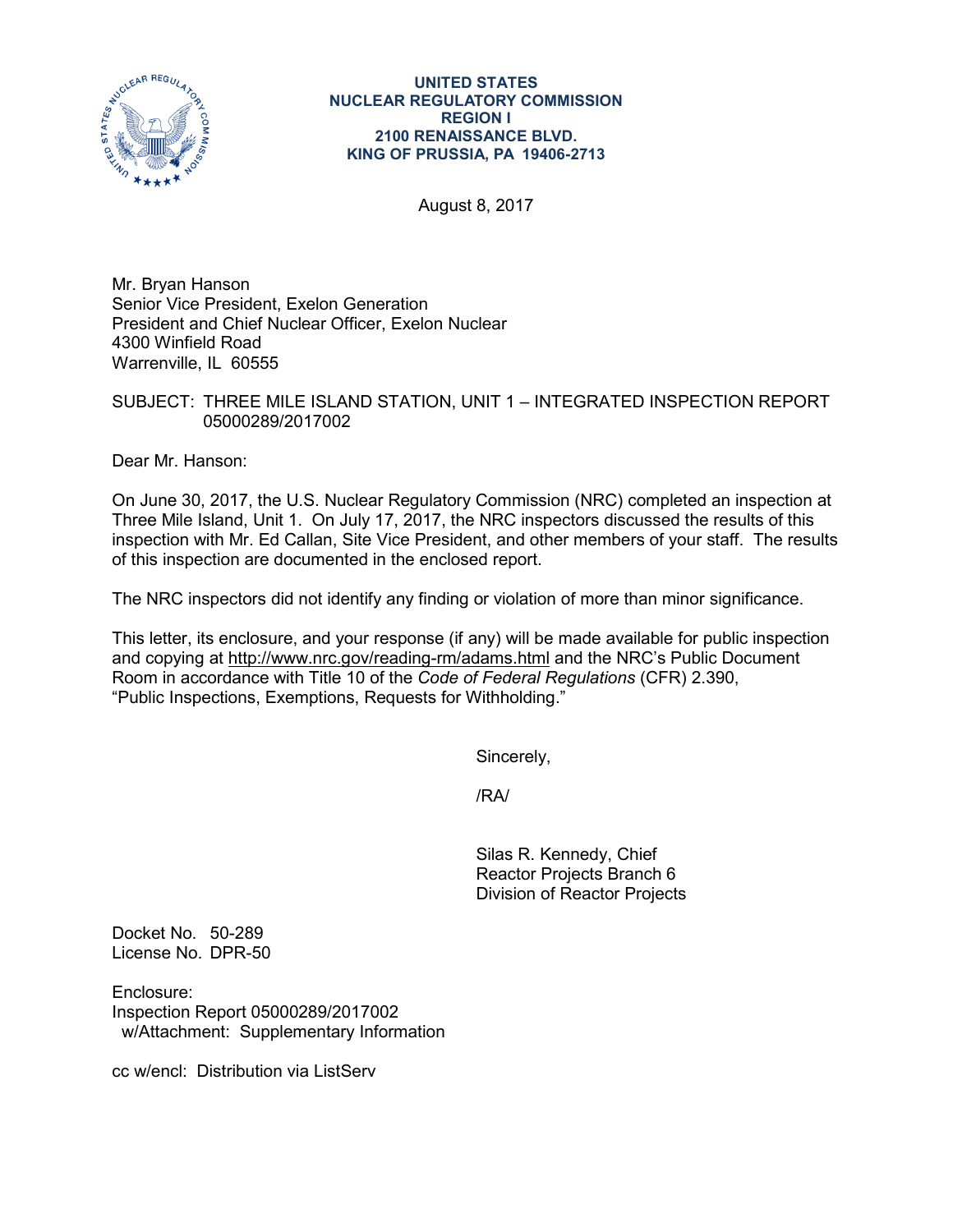## SUBJECT: THREE MILE ISLAND STATION, UNIT 1 – INTEGRATED INSPECTION REPORT 05000289/2017002 DATED AUGUST 8, 2017

DISTRIBUTION w/encl: DDorman, RA DLew, DRA RLorson, DRP DPelton, DRP JYerokun, DRS BWelling, DRS SKennedy, DRP SShaffer, DRP MHenrion, DRP BLin, DRP, RI DWerkheiser, SRI ADiaz, DRP, AA JBowen, RI, OEDO RidsNrrPMThreeMileIsland Resource RidsNrrDorlLpl1 Resource ROPReports Resource

DOCUMENT NAME: G:\DRP\BRANCH6\+++Three Mile Island\TMI Inspection Reports\2017\2nd Qtr\TMI\_Report\_IR2017002 Final.docx ADAMS ACCESSION NUMBER: ML17221A062

| ☑<br><b>SUNSI Review</b> |               | ☑<br>Non-Sensitive<br>Sensitive |             | ☑ | <b>Publicly Available</b><br>Non-Publicly Available |  |
|--------------------------|---------------|---------------------------------|-------------|---|-----------------------------------------------------|--|
| <b>OFFICE</b>            | RI/DRP        |                                 |             |   |                                                     |  |
| <b>NAME</b>              | ZHollcraft/ZH | SShaffer/SS                     | SKennedy/SK |   |                                                     |  |
| <b>DATE</b>              | 08/08/17      | 08/08/17                        | 08/08/17    |   |                                                     |  |

OFFICIAL RECORD COPY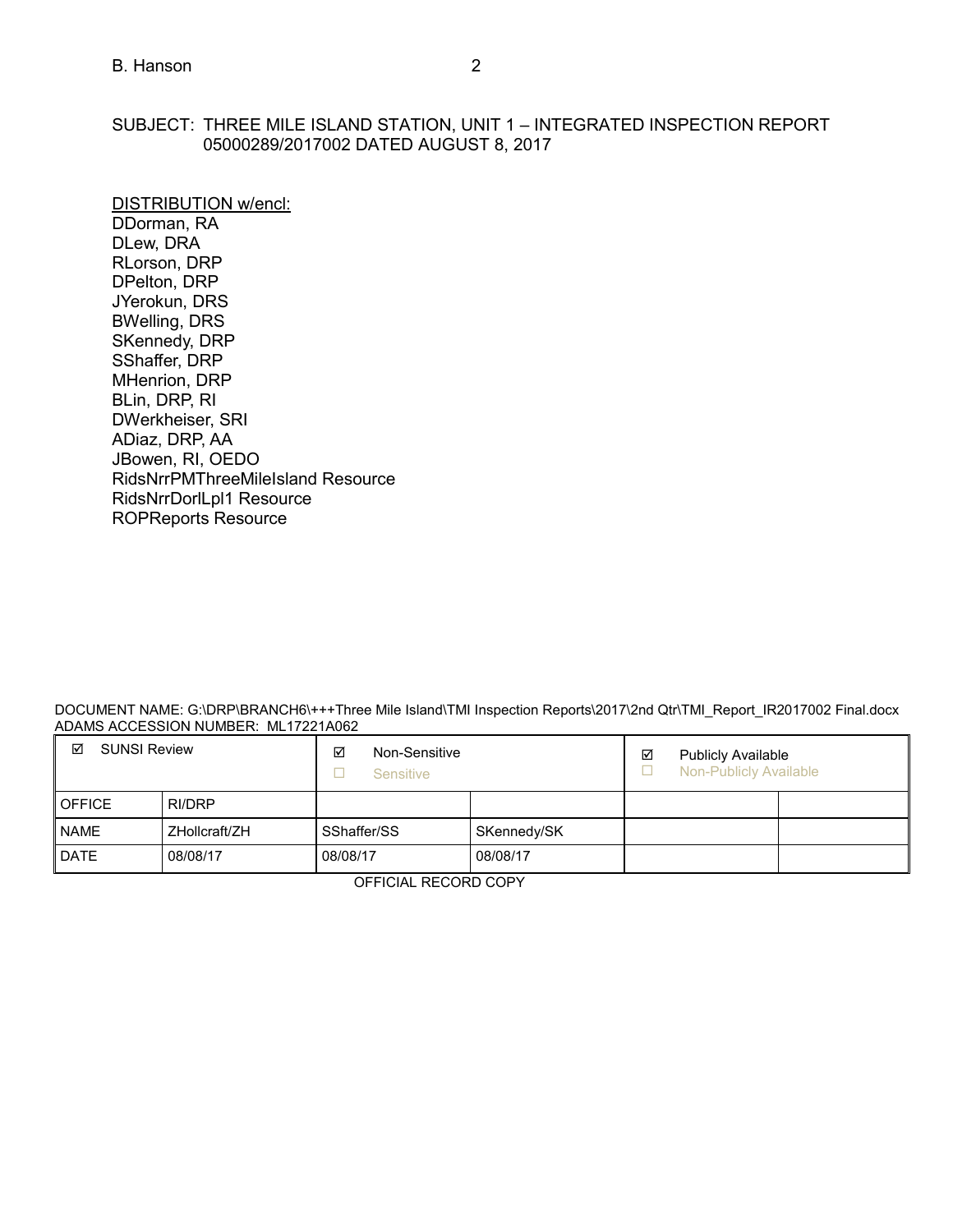# 1

# **U.S. NUCLEAR REGULATORY COMMISSION**

# REGION I

| Docket No:   | 50-289                                                                                                                                                                                                                                                                                                                                  |  |  |  |
|--------------|-----------------------------------------------------------------------------------------------------------------------------------------------------------------------------------------------------------------------------------------------------------------------------------------------------------------------------------------|--|--|--|
| License No:  | <b>DPR-50</b>                                                                                                                                                                                                                                                                                                                           |  |  |  |
| Report No:   | 05000289/2017002                                                                                                                                                                                                                                                                                                                        |  |  |  |
| Licensee:    | <b>Exelon Generation Company</b>                                                                                                                                                                                                                                                                                                        |  |  |  |
| Facility:    | Three Mile Island Station, Unit 1                                                                                                                                                                                                                                                                                                       |  |  |  |
| Location:    | Middletown, PA 17057                                                                                                                                                                                                                                                                                                                    |  |  |  |
| Dates:       | April 1 through June 30, 2017                                                                                                                                                                                                                                                                                                           |  |  |  |
| Inspectors:  | D. Werkheiser, Senior Resident Inspector<br>C. Roettgen, Senior Resident Inspector (Acting)<br>B. Lin, Resident Inspector<br>J. Brand, Reactor Engineer<br>M. Henrion, Project Engineer<br>D. Kern, Senior Reactor Inspector<br>J. Kulp, Senior Reactor Inspector<br>S. Pindale, Senior Reactor Inspector<br>R. Rolph, Health Physicist |  |  |  |
| Approved by: | S. Kennedy, Chief<br>Reactor Projects Branch 6<br>Division of Reactor Projects                                                                                                                                                                                                                                                          |  |  |  |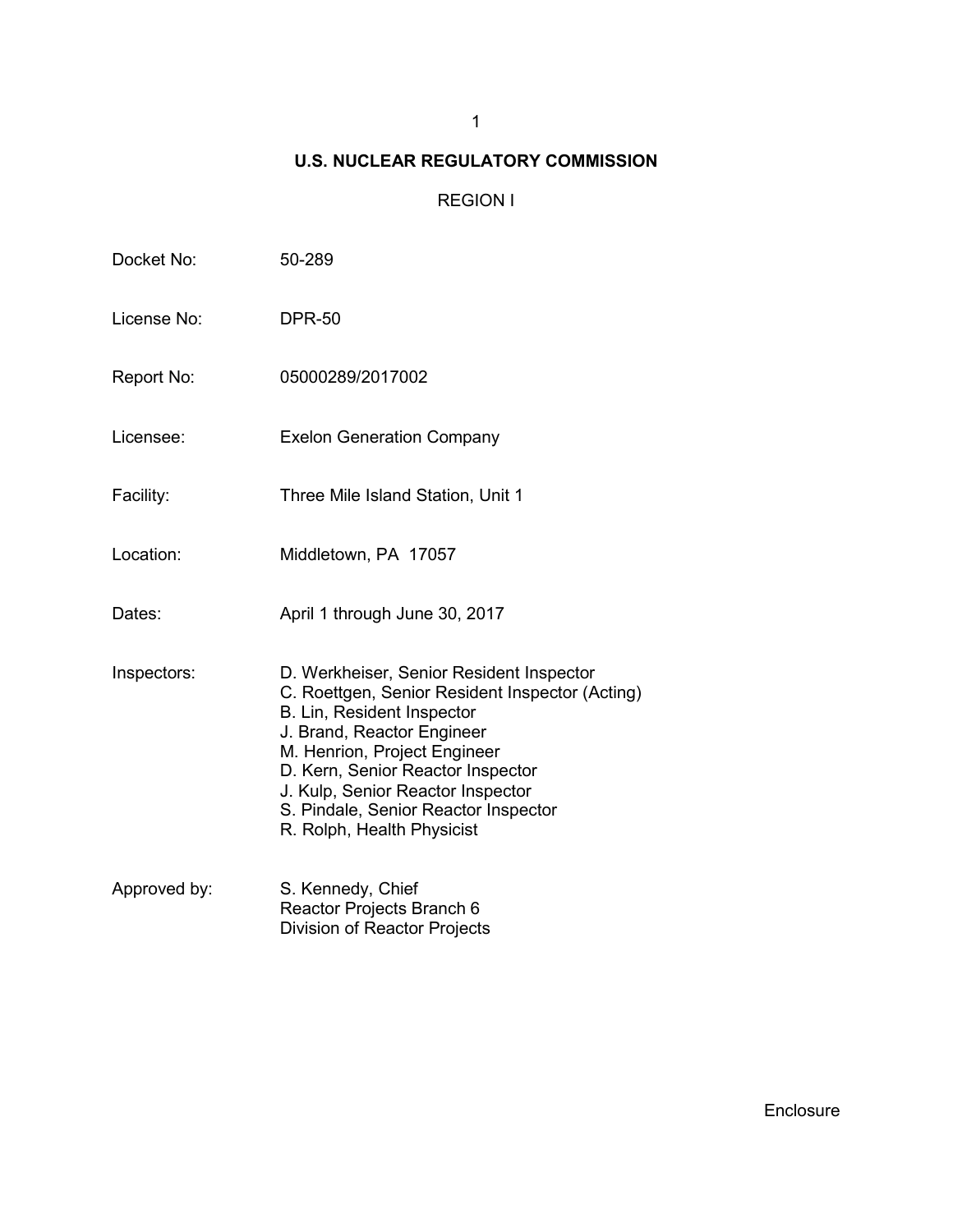# **TABLE OF CONTENTS**

| 1R01             |                                                                                |  |
|------------------|--------------------------------------------------------------------------------|--|
| 1R04             |                                                                                |  |
| 1R05             |                                                                                |  |
| 1R06             |                                                                                |  |
| 1R07             |                                                                                |  |
| 1R11             | Licensed Operator Requalification Program and Licensed Operator Performance  8 |  |
| 1R12             |                                                                                |  |
| 1R <sub>13</sub> |                                                                                |  |
| 1R <sub>15</sub> |                                                                                |  |
| 1R18             |                                                                                |  |
| 1R <sub>19</sub> |                                                                                |  |
| 1R22             |                                                                                |  |
|                  |                                                                                |  |
| 40A1             |                                                                                |  |
| 4OA2             |                                                                                |  |
| 4OA6             |                                                                                |  |
|                  |                                                                                |  |
|                  |                                                                                |  |
|                  |                                                                                |  |
|                  |                                                                                |  |
|                  |                                                                                |  |
|                  |                                                                                |  |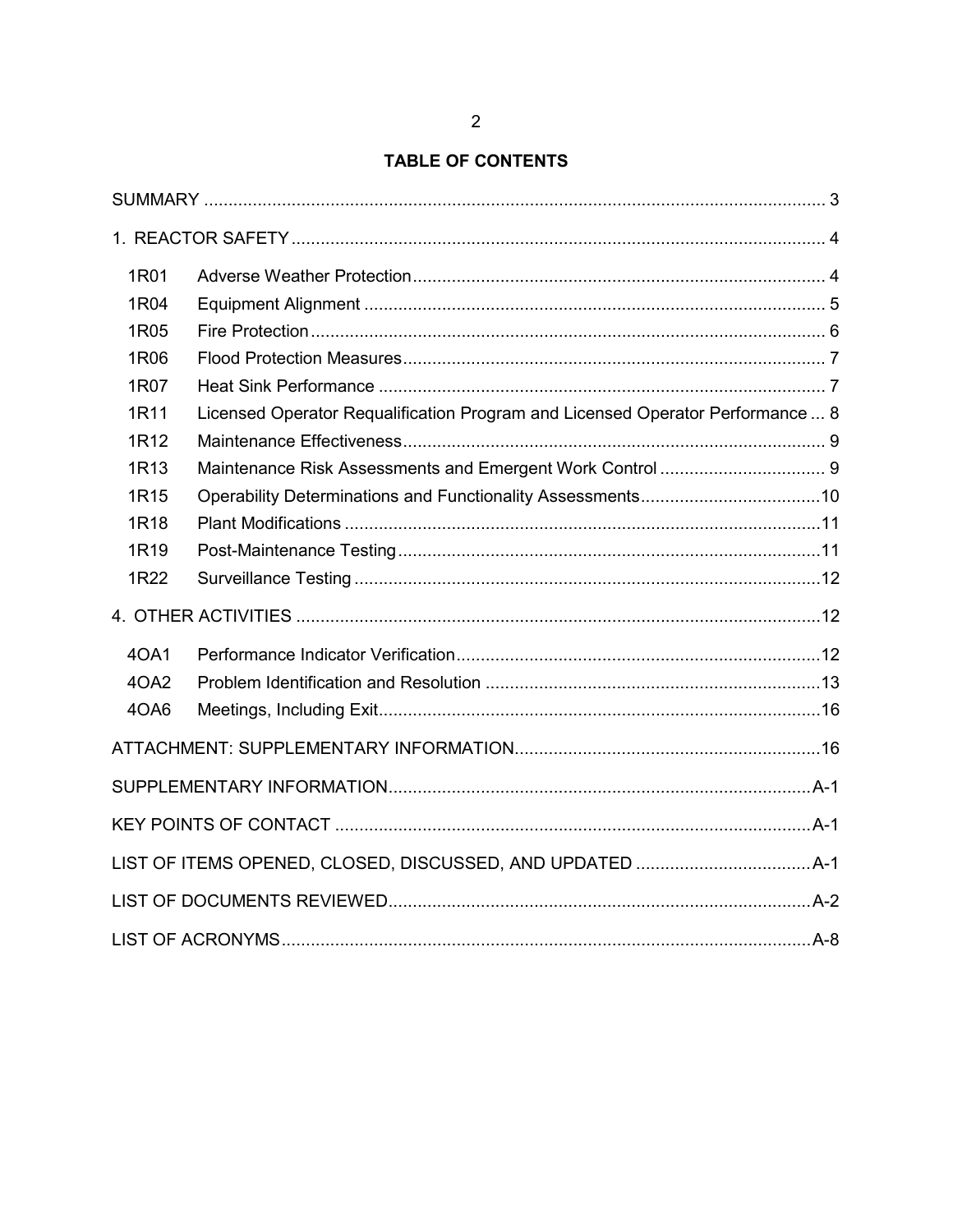#### **SUMMARY**

<span id="page-4-0"></span>IR 05000289/2017002, 04/01/2017-06/30/2017; Three Mile Island, Unit 1, Integrated Inspection Report.

This report covered a three-month period of inspection by resident inspectors and announced inspections performed by regional inspectors. The Nuclear Regulatory Commission's (NRC) program for overseeing the safe operation of commercial nuclear power reactors is described in NUREG-1649, "Reactor Oversight Process," Revision 6.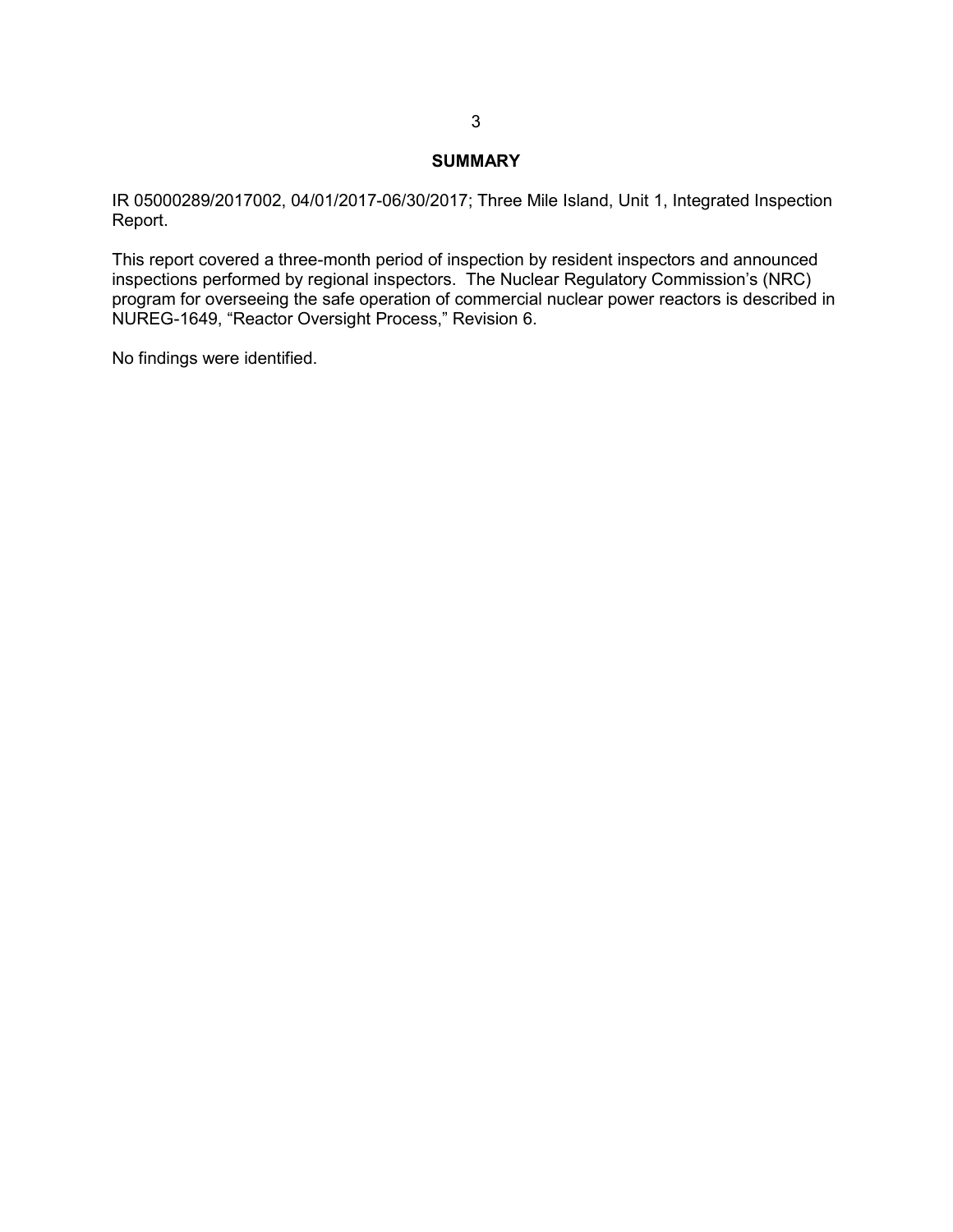### **REPORT DETAILS**

### Summary of Plant Status

Unit 1 began the inspection period at 100 percent power. On May 27, 2017, operators reduced power to approximately 89 percent for turbine valve testing. Operators returned the unit to 100 percent power the same day. The unit remained at or near 100 percent power for the remainder of the inspection period.

## <span id="page-5-0"></span>**1. REACTOR SAFETY**

## **Cornerstones: Initiating Events, Mitigating Systems, and Barrier Integrity**

## <span id="page-5-1"></span>1R01 Adverse Weather Protection (71111.01 – 2 samples)

## .1 Readiness for Seasonal Extreme Weather Conditions

## a. Inspection Scope

The inspectors performed a review of Exelon's readiness for the onset of seasonal high temperatures. The review focused on safety related components located on the 322' and 355' elevations of the intermediate building which are known to be at elevated ambient temperatures due to added heat from the main steam and main feedwater piping and could be susceptible to extreme heat during the summer period. Components reviewed were parts of the containment isolation system, and heat sink protection system. The inspectors reviewed the Updated Final Safety Analysis Report (UFSAR), technical specifications (TS), applicable environmental qualification files, control room logs, and the corrective action program to determine what temperatures or other seasonal weather could challenge these components, and to ensure Exelon's personnel had adequately prepared for these challenges. The inspectors reviewed station procedures, including Exelon's seasonal weather preparation procedure and applicable operating procedures. The inspectors interviewed operations and engineering personnel, and performed walkdowns of the selected components to ensure station personnel identified issues that could challenge the operability of the systems during hot weather conditions. Documents reviewed for each section of this inspection report are listed in the Attachment.

b. Findings

No findings were identified.

## .2 Summer Readiness of Offsite and Alternate Alternating Current Power Systems

a. Inspection Scope

The inspectors performed a review of plant features and procedures for the operation and continued availability of the offsite and alternate alternating current (AC) power system to evaluate readiness of the systems prior to seasonal high grid loading. The inspectors reviewed Exelon's procedures affecting these areas and the communications protocols between the transmission system operator and Exelon. This review focused on changes to the established program and material condition of the offsite and alternate AC power equipment.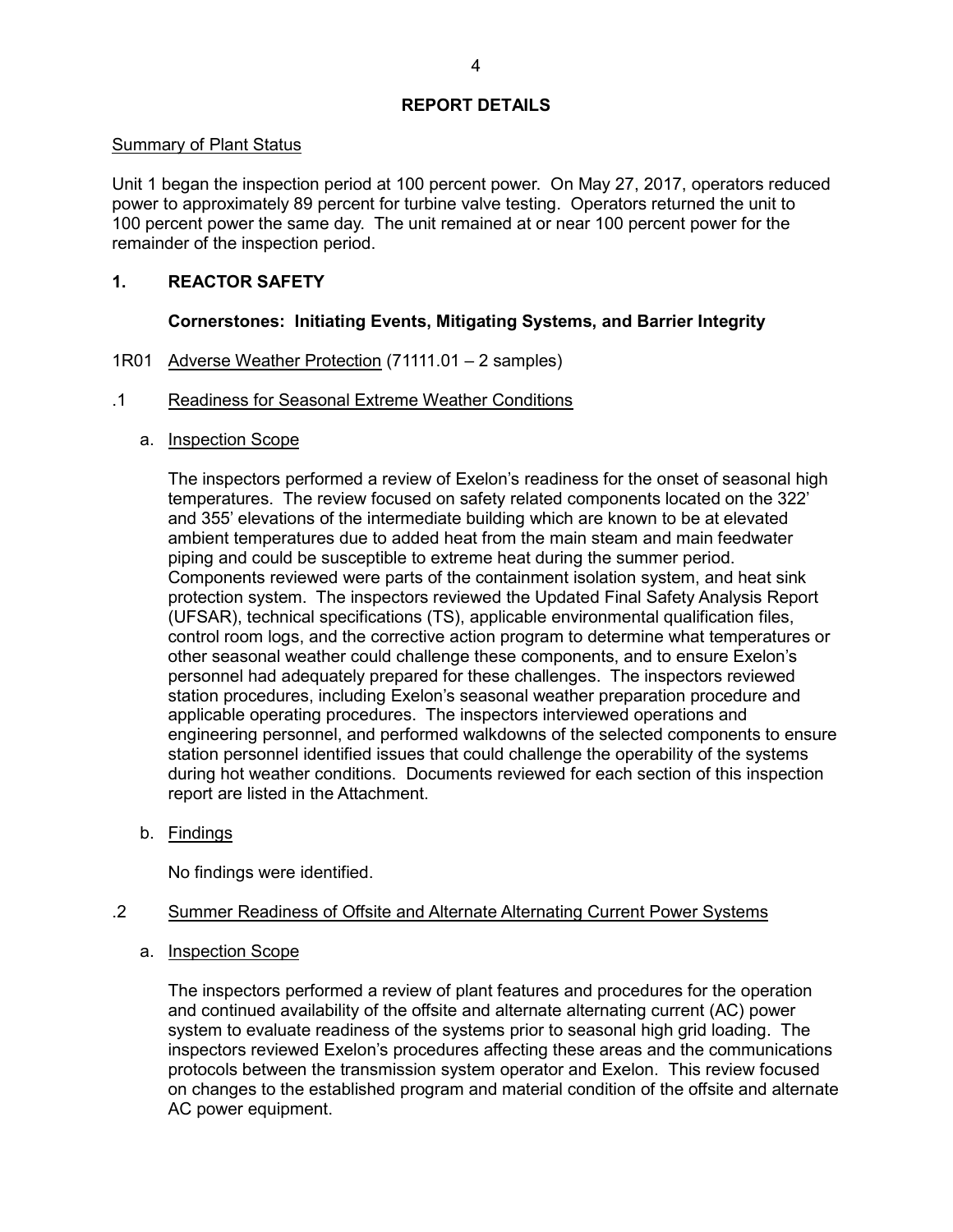The inspectors assessed whether Exelon established and implemented appropriate procedures and protocols to monitor and maintain availability and reliability of both the offsite AC power system and the onsite alternate AC power system. The inspectors evaluated the material condition of the associated equipment by reviewing issue reports and open work orders, and walking down portions of the offsite and onsite AC power systems including the 'A' and 'B' emergency diesel generators, substation relay house, 250 kilovolt (kV) switchyard, and 500 kV switchyard.

b. Findings

No findings were identified.

## <span id="page-6-0"></span>1R04 Equipment Alignment

- .1 Partial System Walkdowns (71111.04Q 3 samples)
	- a. Inspection Scope

The inspectors performed partial walkdowns of the following systems:

- Protected system lineup on 'B' train of high pressure injection on May 8, 2017
- Protected system lineup on 'B' emergency diesel generator on May 15, 2017
- Nuclear service cooling water system during NS-P-1A repair on May 24, 2017

The inspectors selected these systems based on their risk-significance relative to the reactor safety cornerstones at the time they were inspected. The inspectors reviewed applicable operating procedures, system diagrams, the UFSAR, technical specifications, work orders, issue reports, and the impact of ongoing work activities on redundant trains of equipment in order to identify conditions that could have impacted system performance of their intended safety functions. The inspectors also performed field walkdowns of accessible portions of the systems to verify system components and support equipment were aligned correctly and were operable. The inspectors examined the material condition of the components and observed operating parameters of equipment to verify that there were no deficiencies. The inspectors also reviewed whether Exelon staff had properly identified equipment issues and entered them into the corrective action program for resolution with the appropriate significance characterization.

b. Findings

No findings were identified.

- .2 Full System Walkdown (71111.04S 1 sample)
	- a. Inspection Scope

On June 29 and 30, 2017, the inspectors performed a complete system walkdown of accessible portions of the nuclear service closed cooling water system to verify the existing equipment lineup was correct. The inspectors reviewed operating procedures, surveillance tests, drawings, equipment line-up check-off lists, and the UFSAR to verify the system was aligned to perform its required safety functions. The inspectors also reviewed electrical power availability, component lubrication and equipment cooling, hangar and support functionality, and operability of support systems.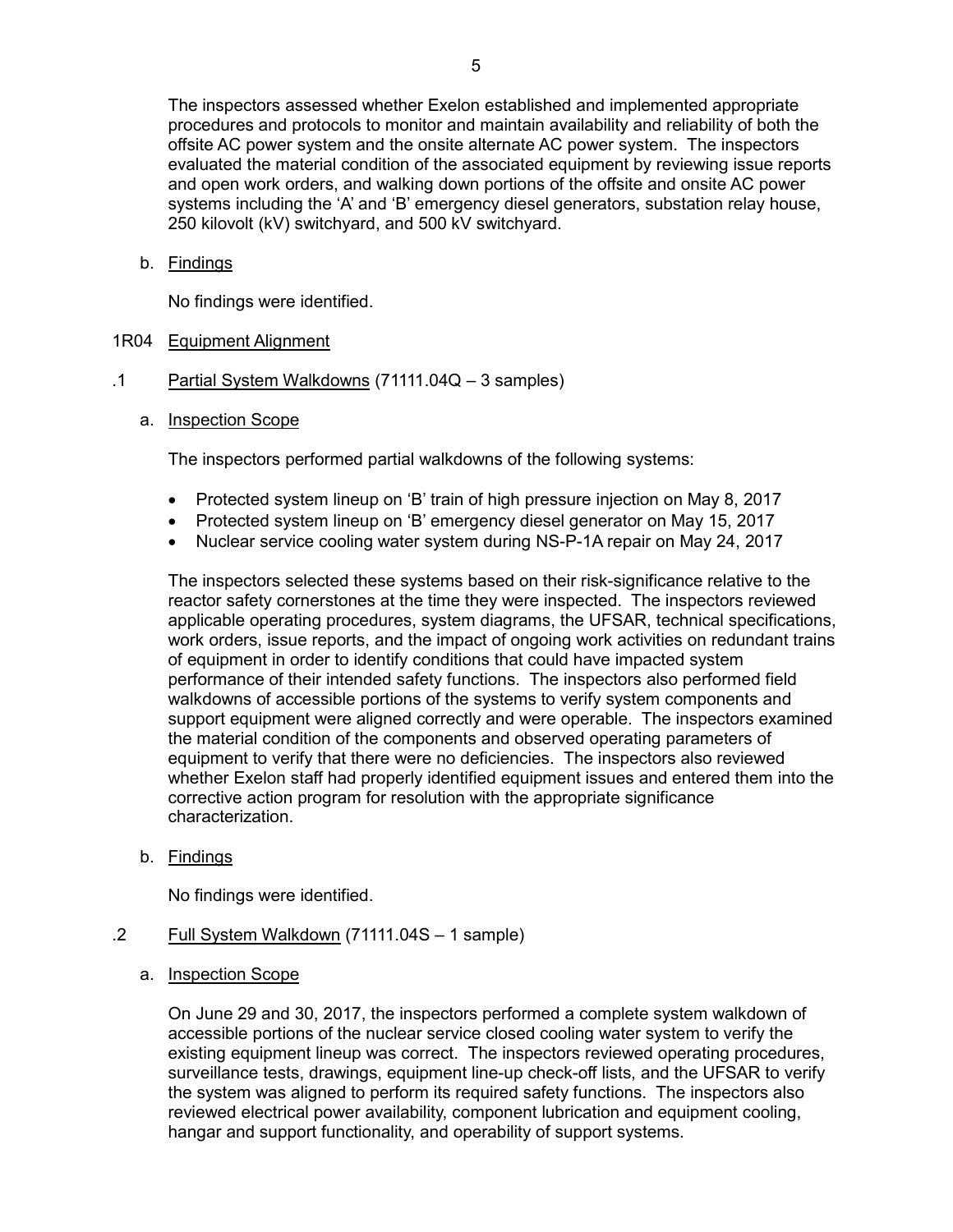The inspectors performed field walkdowns of accessible portions of the systems to verify system components and support equipment were aligned correctly and operable. The inspectors examined the material condition of the components and observed operating parameters of equipment to verify that there were no deficiencies. Additionally, the inspectors reviewed a sample of related issue reports and work orders to ensure Exelon appropriately evaluated and resolved any deficiencies. The inspectors confirmed that systems and components were aligned correctly, free from interference from temporary services or isolation boundaries, environmentally qualified, and protected from external threats. The inspectors also examined the material condition of the components for degradation and observed operating parameters of equipment to verify that there were no deficiencies. For identified degradation the inspectors confirmed the degradation was appropriately managed by the applicable aging management program. Additionally, the inspectors reviewed a sample of related issue reports and work orders to ensure Exelon appropriately evaluated and resolved any deficiencies.

b. Findings

No findings were identified.

## <span id="page-7-0"></span>1R05 Fire Protection

Resident Inspector Quarterly Walkdowns (71111.05Q – 5 samples)

a. Inspection Scope

The inspectors conducted tours of the areas listed below to assess the material condition and operational status of fire protection features. The inspectors verified that Exelon controlled combustible materials and ignition sources in accordance with administrative procedures. The inspectors verified that fire protection and suppression equipment was available for use as specified in the area pre-fire plan, and passive fire barriers were maintained in good material condition. The inspectors also verified that station personnel implemented compensatory measures for out of service, degraded, or inoperable fire protection equipment, as applicable, in accordance with procedures.

- Makeup pump -1A/B area, AB-FZ-2A/B, on April 18, 2017
- Auxiliary building, 331' elevation chemical addition room, AB-FZ-10, on May 2, 2017
- DG-FA-2, 'B' emergency diesel generator (EDG) room during a scheduled maintenance period on May 15, 2017
- Turbine building, 305' elevation (south), on May 25, 2017
- Intermediate building, 355' elevation, IB-FZ-7 on May 30, 2017

### b. Findings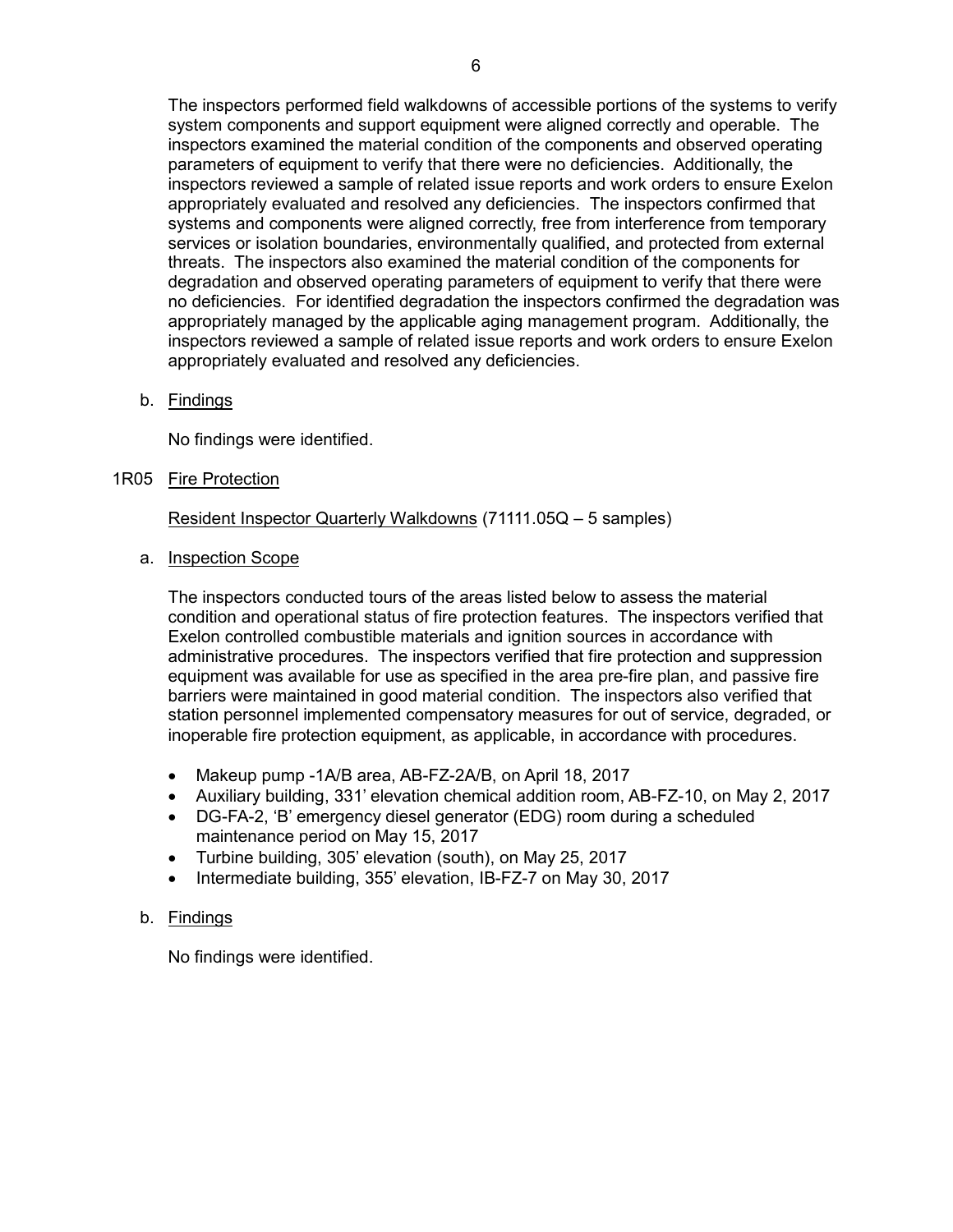## <span id="page-8-0"></span>1R06 Flood Protection Measures (71111.06 – 1 sample)

Internal Flooding Review - Removal of 'B' Decay Heat Vault Floor Plugs

## a. Inspection Scope

The inspectors reviewed the internal flooding protective measures and associated impact of licensee activities to remove the ceiling/floor plugs above the 'B' decay heat vault (pump room). Specifically, on February 13, 2017, Three Mile Island (TMI) personnel authorized removal of the 'B' decay heat vault shield plugs, located in elevation 281' of the auxiliary building, to support replacement of the decay heat removal cooler shell inlet control valve, DC-V-2B. The floor plugs were removed for approximately one week and station personnel initiated hourly fire watches per fire system impairment (FSI-99083611). The inspectors reviewed both, the fire system impairment and applicable plant barrier impairment permit (PBI-4185962), associated procedures, the UFSAR, interviewed operators and design and system engineers, consulted with NRC regional fire protection specialists, and performed field walkdowns to verify the floor plugs were properly re-installed and adequate caulking sealant had been applied. The inspectors also reviewed the corrective action program to determine if Exelon identified and corrected flooding problems and whether operator actions for coping with flooding were adequate.

b. Findings

No findings were identified.

### <span id="page-8-1"></span>1R07 Heat Sink Performance (711111.07A – 1 sample)

a. Inspection Scope

The inspectors reviewed the 'C' nuclear services closed cooling heat exchanger to determine its readiness and availability to perform its safety functions. The inspectors reviewed the design basis for the component and verified Exelon's commitments to NRC Generic Letter 89-13, "Service Water System Requirements Affecting Safety-Related Equipment," were being maintained. The inspectors observed actual performance tests for the heat exchanger and/or reviewed the results of previous inspections of the heat exchanger. The inspectors discussed the results of the most recent inspection with engineering staff. The inspectors verified that Exelon initiated appropriate corrective actions for identified deficiencies. The inspectors also verified that the number of tubes plugged within the heat exchanger did not exceed the maximum amount allowed.

b. Findings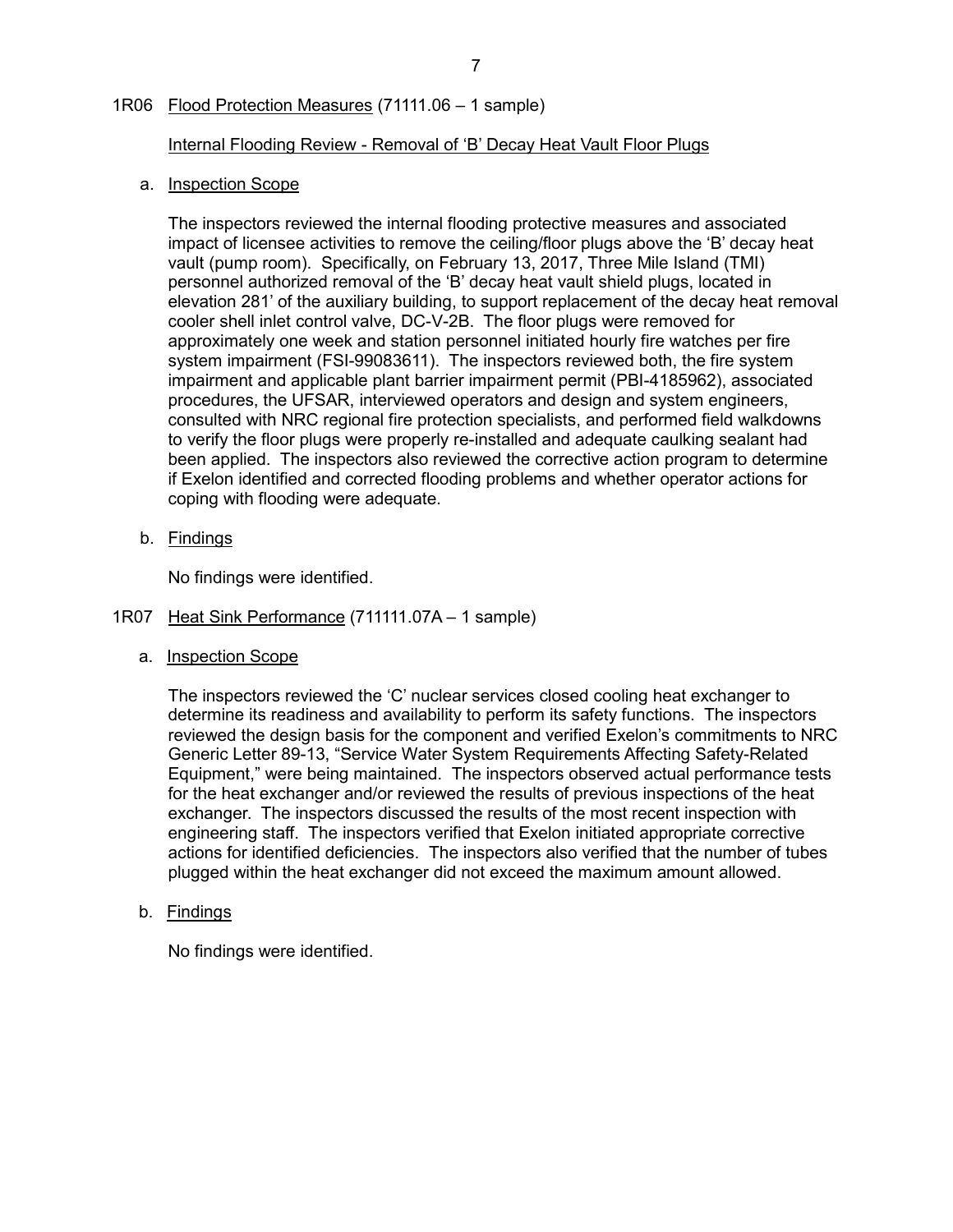## <span id="page-9-0"></span>1R11 Licensed Operator Requalification Program and Licensed Operator Performance  $(71111.11Q - 2$  samples)

## .1 Quarterly Review of Licensed Operator Requalification Testing and Training

## a. Inspection Scope

The inspectors observed licensed operator training for crew 'C' on June 13, 2017, which included a plant shutdown after an anticipated transient without a scram, and leak isolation after a reactor coolant system leak. The inspectors evaluated operator performance during the simulated event and verified completion of risk significant operator actions, including the use of abnormal and emergency operating procedures. The inspectors assessed the clarity and effectiveness of communications, implementation of actions in response to alarms and degrading plant conditions, and the oversight and direction provided by the control room supervisor. The inspectors verified the accuracy and timeliness of the emergency classification made by the shift manager and the technical specification action statements entered by the shift technical advisor. Additionally, the inspectors assessed the ability of the crew and training staff to identify and document crew performance problems.

b. Findings

No findings were identified.

## .2 Quarterly Review of Licensed Operator Performance in the Main Control Room

a. Inspection Scope

The inspectors observed control room operations in response to a tornado warning and high winds on June 19, 2017. Inspectors also observed control room operations during periodic surveillance testing on June 22, 2017 and June 26, 2017. The inspectors observed infrequently performed test or evolution briefings to verify that the briefings met the criteria specified in Exelon's Administrative Procedure HU-AA-1211, "Pre-Job Briefings," Revision 011.The inspectors observed licensed operators performance to verify that procedure use, crew communications, and coordination of activities between work groups met the criteria specified in Exelon's OP-AA-1, "Conduct of Operations," Revision 1. In addition, the inspectors verified that licensee supervision and management were adequately engaged in plant operations oversight and appropriately assessed control room operator performance and similarly met established expectations and standards.

## b. Findings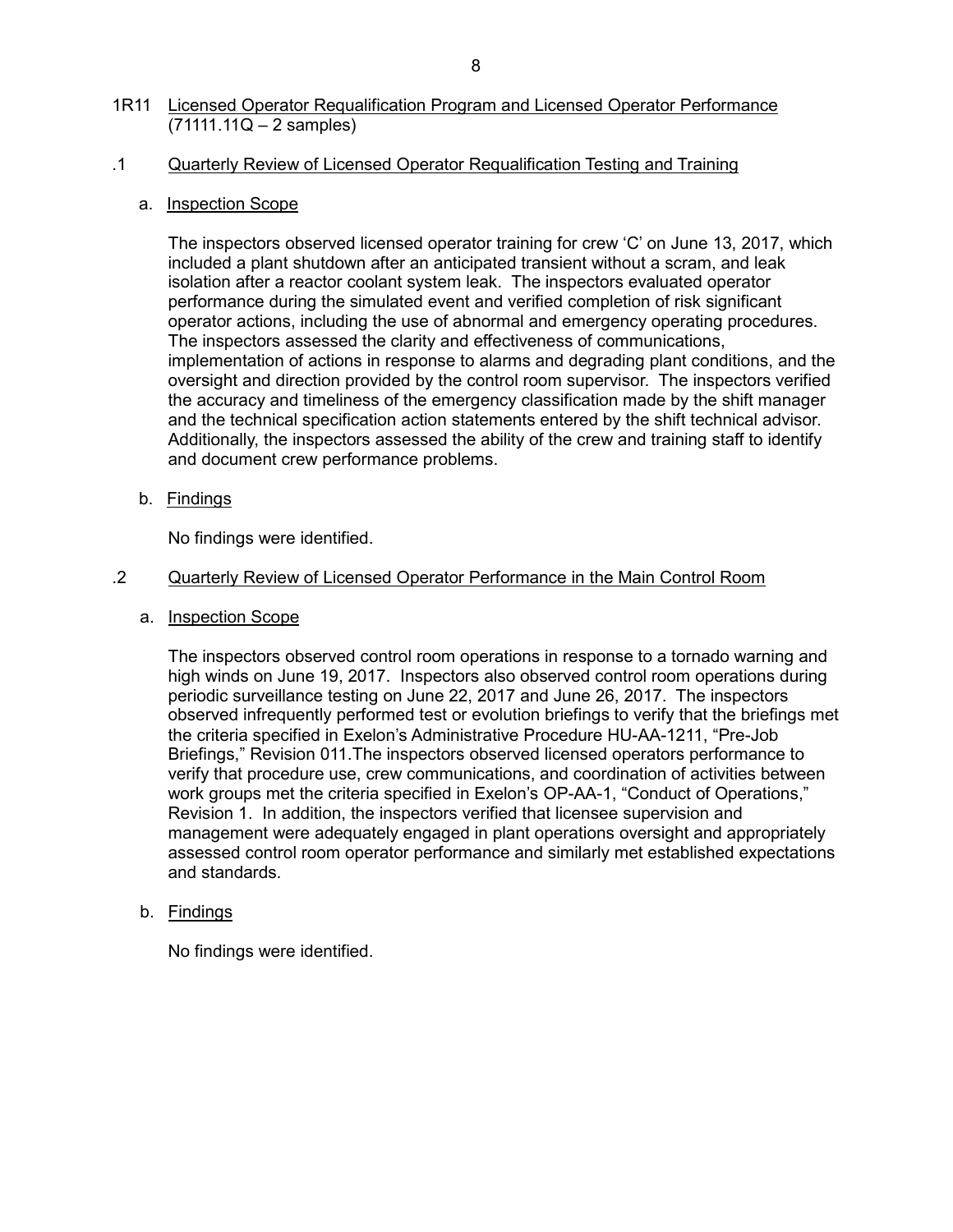### <span id="page-10-0"></span>1R12 Maintenance Effectiveness (71111.12Q – 2 samples)

### a. Inspection Scope

The inspectors reviewed the samples listed below to assess the effectiveness of maintenance activities on structure, system, or component (SSC) performance and reliability. The inspectors reviewed system health reports, corrective action program documents, maintenance work orders, and maintenance rule basis documents to ensure that Exelon was identifying and properly evaluating performance problems within the scope of the maintenance rule. For each sample selected, the inspectors verified that the SSC was properly scoped into the maintenance rule in accordance with 10 CFR 50.65 and verified that the (a)(2) performance criteria established by Exelon's staff was reasonable. As applicable, for SSCs classified as (a)(1), the inspectors assessed the adequacy of goals and corrective actions to return these SSCs to (a)(2). Additionally, the inspectors ensured that Exelon staff was identifying and addressing common cause failures that occurred within and across maintenance rule system boundaries. Inspectors also reviewed Exelon's (a)(3) periodic evaluation and verified that Exelon staff had reviewed its (a)(1) goals, (a)(2) performance criteria, preventative maintenance activities, effectiveness of corrective actions, and assessed the balance between SSC unavailability and reliability.

- Main steam isolation valves preventive maintenance schedule and associated bases, on June 16, 2017
- Review of (a)(3) periodic evaluation covering the period of January 2015 through December 2016
- b. Findings

No findings were identified.

- <span id="page-10-1"></span>1R13 Maintenance Risk Assessments and Emergent Work Control (71111.13 – 5 samples)
	- a. Inspection Scope

The inspectors reviewed station evaluation and management of plant risk for the maintenance and emergent work activities listed below to verify that Exelon performed the appropriate risk assessments prior to removing equipment for work. The inspectors selected these activities based on potential risk significance relative to the reactor safety cornerstones. As applicable for each activity, the inspectors verified that Exelon's personnel performed risk assessments as required by 10 CFR 50.65(a)(4) and that the assessments were accurate and complete. When Exelon performed emergent work, the inspectors verified that operations personnel promptly assessed and managed plant risk. The inspectors reviewed the scope of maintenance work and discussed the results of the assessment with the station's probabilistic risk analyst to verify plant conditions were consistent with the risk assessment. The inspectors also reviewed the technical specification requirements and inspected portions of redundant safety systems, when applicable, to verify risk analysis assumptions were valid and applicable requirements were met.

- Planned maintenance outage on the turbine driven auxiliary feedwater pump (EF-P-1), on March 30, 2017
- Station 'Yellow' risk due to planned maintenance outage on the 'C' nuclear river water pump (NR-P-1C), on April 10, 2017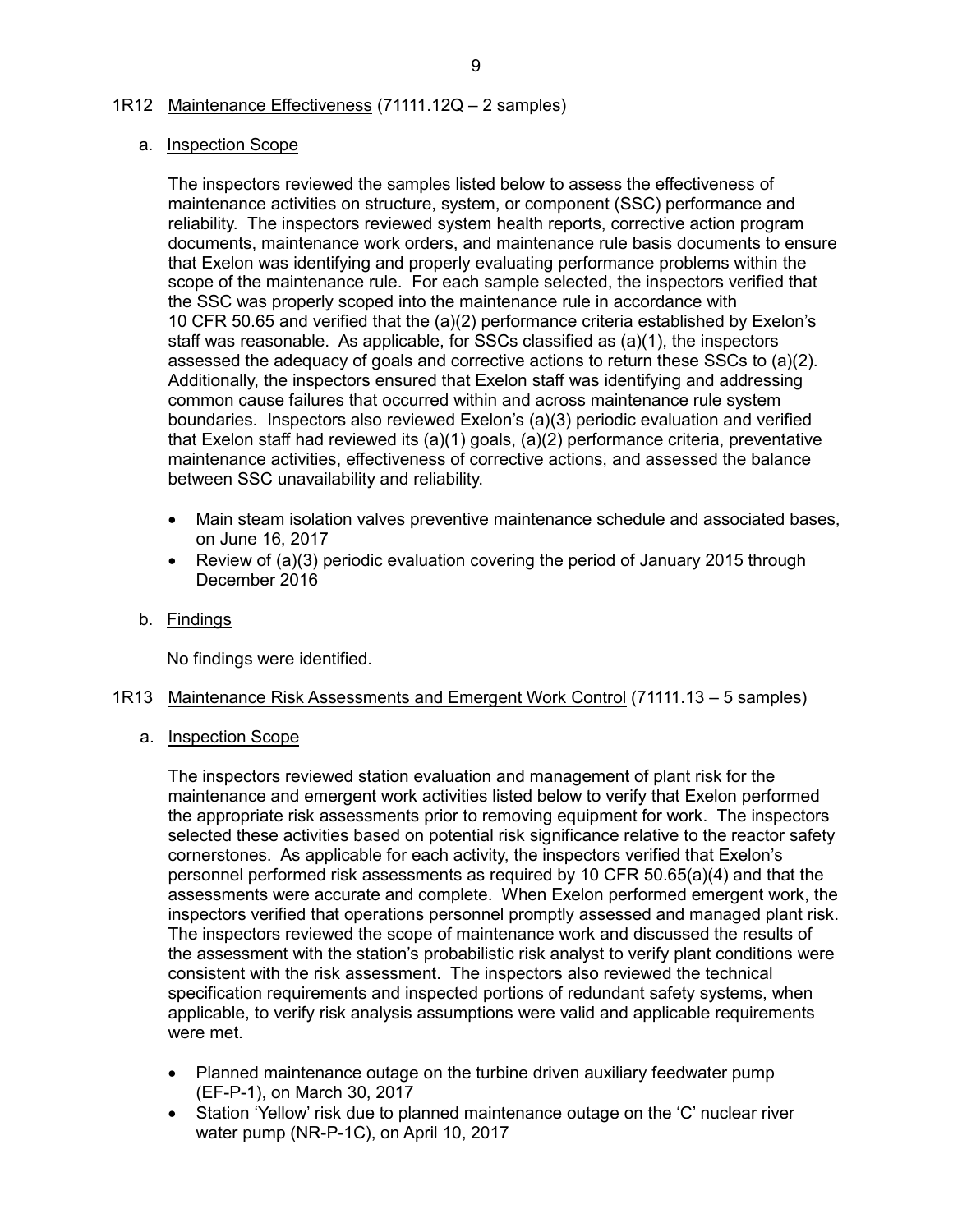- Planned 'Yellow' station risk during 'B' reactor building spray pump (BS-P-1B) maintenance outage on April 12, 2017
- Station 'Orange' risk due to emergent repairs on a welded connection for the 'B' train of makeup system on May 7, 2017
- Planned 'Yellow' station risk during planned maintenance outage on the 'B' EDG on May 15, 2017
- b. Findings

No findings were identified.

## <span id="page-11-0"></span>1R15 Operability Determinations and Functionality Assessments (71111.15 – 5 samples)

a. Inspection Scope

The inspectors reviewed operability determinations for the following degraded or nonconforming conditions based on the risk significance of the associated components and systems:

- 'B' decay heat removal pump (DH-P-1B) elevated in-service test (IST) vibration data documented in issue report 3986182, on March 16, 2017
- 'A' and 'B' safety related station batteries (EEB-B-1A and EEB-B-1B) 1/8" to 3/8" gaps between the battery cells and the support frame structure documented in issue report 3991041, on March 29, 2017
- Fire service pumps 1 and 3 functionality assessment after high particulate contamination in oil samples on April 19, 2017
- Leakage from a welded connection on the 'B' train of the high pressure injection system documented in issue report 4007601 on May 6, 2017
- Abnormal oil sample taken from EG-Y-1B emergency diesel generator end bearing after a scheduled maintenance documented in issue report 4012544 on May 19, 2017

The inspectors evaluated the technical adequacy of the operability determinations to assess whether technical specification operability was properly justified and the subject component or system remained available such that no unrecognized increase in risk occurred. The inspectors compared the operability and design criteria in the appropriate sections of the TSs and UFSAR to Exelon's evaluations to determine whether the components or systems were operable. The inspectors confirmed, where appropriate, compliance with bounding limitations associated with the evaluations. Where compensatory measures were required to maintain operability the inspectors determined whether the measures in place would function as intended and were properly controlled by Exelon.

b. Findings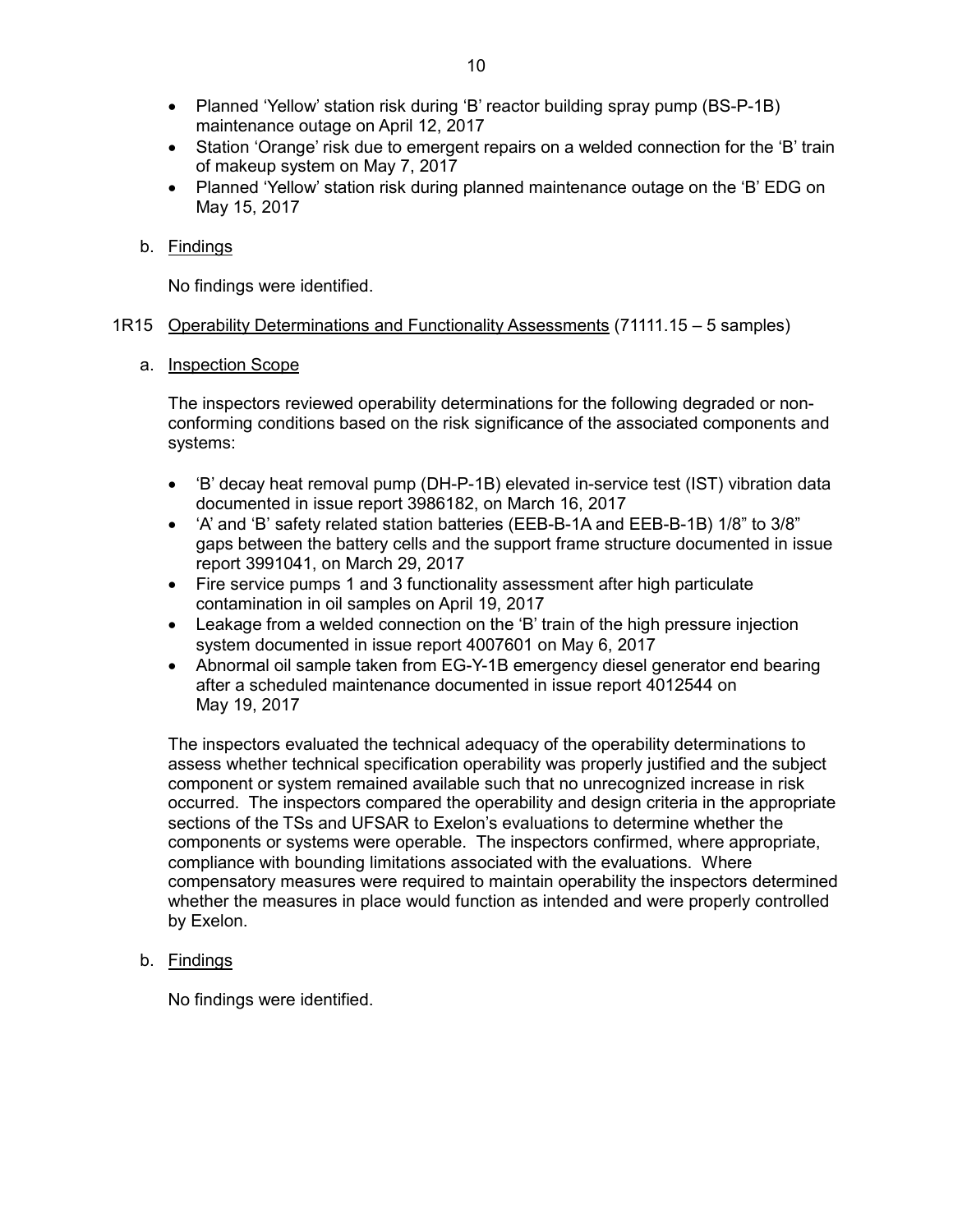## <span id="page-12-0"></span>1R18 Plant Modifications (71111.18 – 2 samples)

### Permanent Modifications

### a. Inspection Scope

The inspectors evaluated modifications to install drain line/valve on EG-Y-1A/B and EG-Y-3 ring catchers implemented by engineering change package 16-00026, and CO-T-1B buried pipe replacement project implemented by engineering change package 16-00013. The inspectors verified that the design bases, licensing bases, and performance capability of the affected systems were not degraded by the modification. In addition, the inspectors reviewed modification documents associated with the upgrade and design change including plant barrier impairment permits, compensatory measures to protect against external hazards such as wind generated missiles, and quality assurance practices and records associated with new piping installation.

## b. Findings

No findings were identified.

## <span id="page-12-1"></span>1R19 Post-Maintenance Testing (71111.19 – 7 samples)

### a. Inspection Scope

The inspectors reviewed the post-maintenance tests for the maintenance activities listed below to verify that procedures and test activities adequately tested the safety functions that may have been affected by the maintenance activity, that the acceptance criteria in the procedure were consistent with the information in the applicable licensing basis and/or design basis documents, and that the test results were properly reviewed and accepted and problems were appropriately documented. The inspectors also walked down the affected job site, observed the pre-job brief and post-job critique where possible, confirmed work site cleanliness was maintained, and witnessed the test or reviewed test data to verify quality control hold point were performed and checked, and that results adequately demonstrated restoration of the affected safety functions.

- Turbine-driven emergency feedwater pump (EF-P-1) following a minor system overhaul for oil change, steam traps cleaning and inspection, and cooling valves EF-V-15A and B diaphragm replacement, on March 30, 2017
- 'C' nuclear river water pump (NR-P-1C) following planned system outage on April 14, 2017
- 'B' reactor building spray pump (BS-P-1B) system outage on April 13, 2017
- Retest of single rod power supply 'A' on rod 3-5 on April 20, 2017
- Post-replacement reactor coolant system loop 'B' pressure transmitter (RC3B-PT2) calibration using procedure 1302-5.2, high and low reactor coolant pressure channels, on April 27, 2017
- 'A' train of high pressure injection following weld repair on May 9, 2017
- 'B' Emergency diesel generator fuel oil transfer strainer (DF-S-1B) following clean and inspect on May 18, 2017

## b. Findings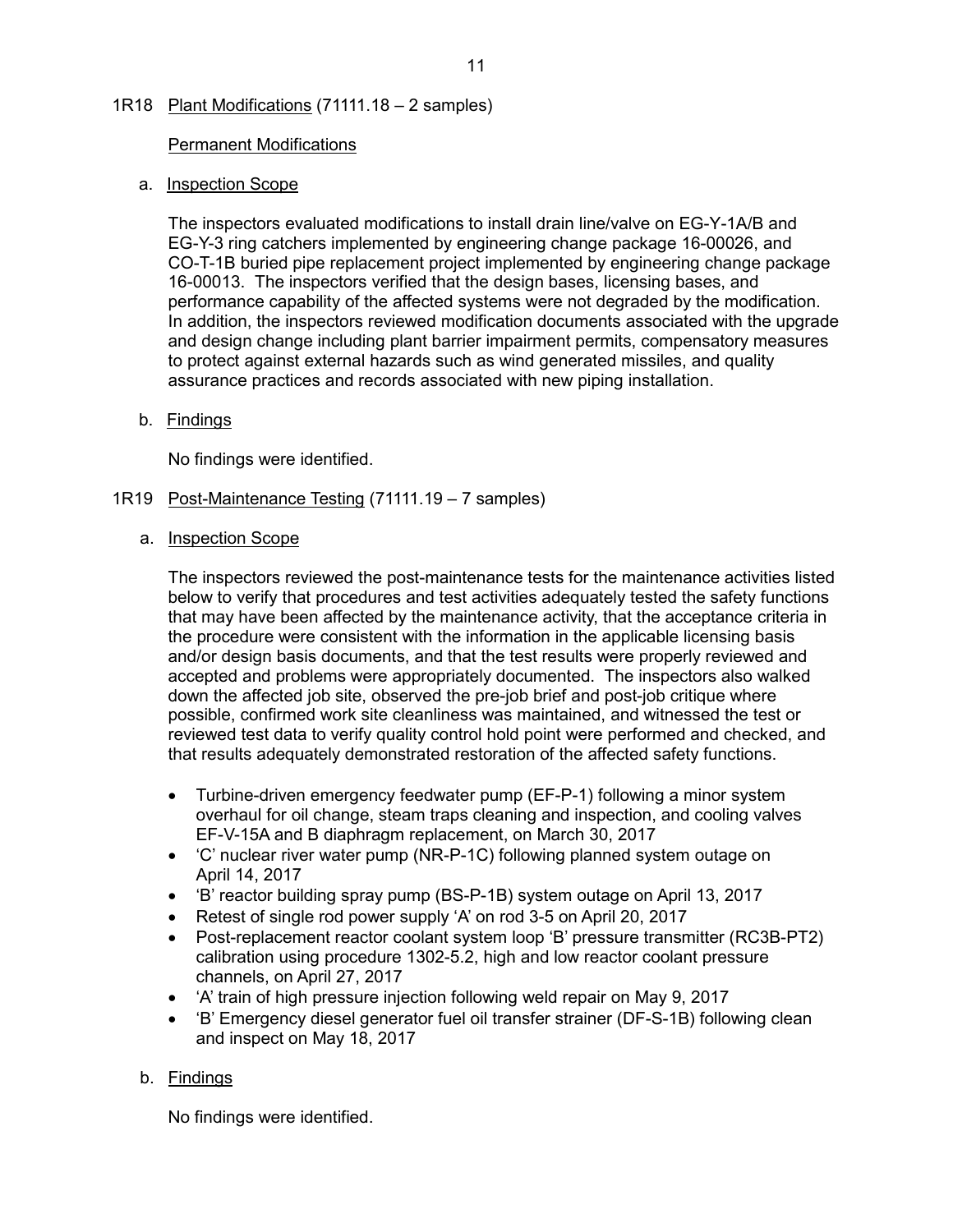## <span id="page-13-0"></span>1R22 Surveillance Testing (71111.22 – 5 samples)

### a. Inspection Scope

The inspectors observed performance of surveillance tests and/or reviewed test data of selected risk-significant SSCs to assess whether test results satisfied TSs, the UFSAR, and Exelon procedure requirements. The inspectors verified that test acceptance criteria were clear, tests demonstrated operational readiness and were consistent with design documentation, test instrumentation had current calibrations and the range and accuracy for the application, tests were performed as written, and applicable test prerequisites were satisfied. Upon test completion, the inspectors considered whether the test results supported that equipment was capable of performing the required safety functions. The inspectors reviewed the following surveillance tests:

- OP-TM-541-233, IST of the 'C' nuclear river water pump, NR-P-1C, and Valves Multiple Pump Operations on April 14, 2017
- OP-TM-212-201, IST of 'A' decay heat pump (DH-P-1A) on May 3, 2017
- 1303-12.11, Halon system testing in the air intake tunnel on April 18, 2017
- OP-TM-424-212, IST of emergency feedwater control valves and block valves, EF-V-30s and EF-V-52s, on May 4, 2017
- OP-TM-411-211, IST of the isolation valves to the turbine driven feedwater pump, turbine bypass valves, and atmospheric dump valves, MS-V-2A and MS-V-2B, on June 26, 2017
- b. Findings

No findings were identified.

## <span id="page-13-1"></span>**4. OTHER ACTIVITIES**

## <span id="page-13-2"></span>4OA1 Performance Indicator Verification (71151)

- .1 Unplanned Scrams, Unplanned Power Changes, and Unplanned Scrams with Complications (3 samples)
	- a. Inspection Scope

The inspectors reviewed Exelon's submittals for the following Initiating Events Cornerstone performance indicators for the period of January 1, 2016, through March 31, 2017.

- Unplanned Scrams
- Unplanned Power Changes
- Unplanned Scrams with Complications

To determine the accuracy of the performance indicator data reported during those periods, inspectors used definitions and guidance contained in Nuclear Energy Institute Document 99-02, "Regulatory Assessment Performance Indicator Guideline," Revision 7. The inspectors reviewed Exelon's operator narrative logs, maintenance planning schedules, condition reports, event reports, and NRC integrated inspection reports to validate the accuracy of the submittals.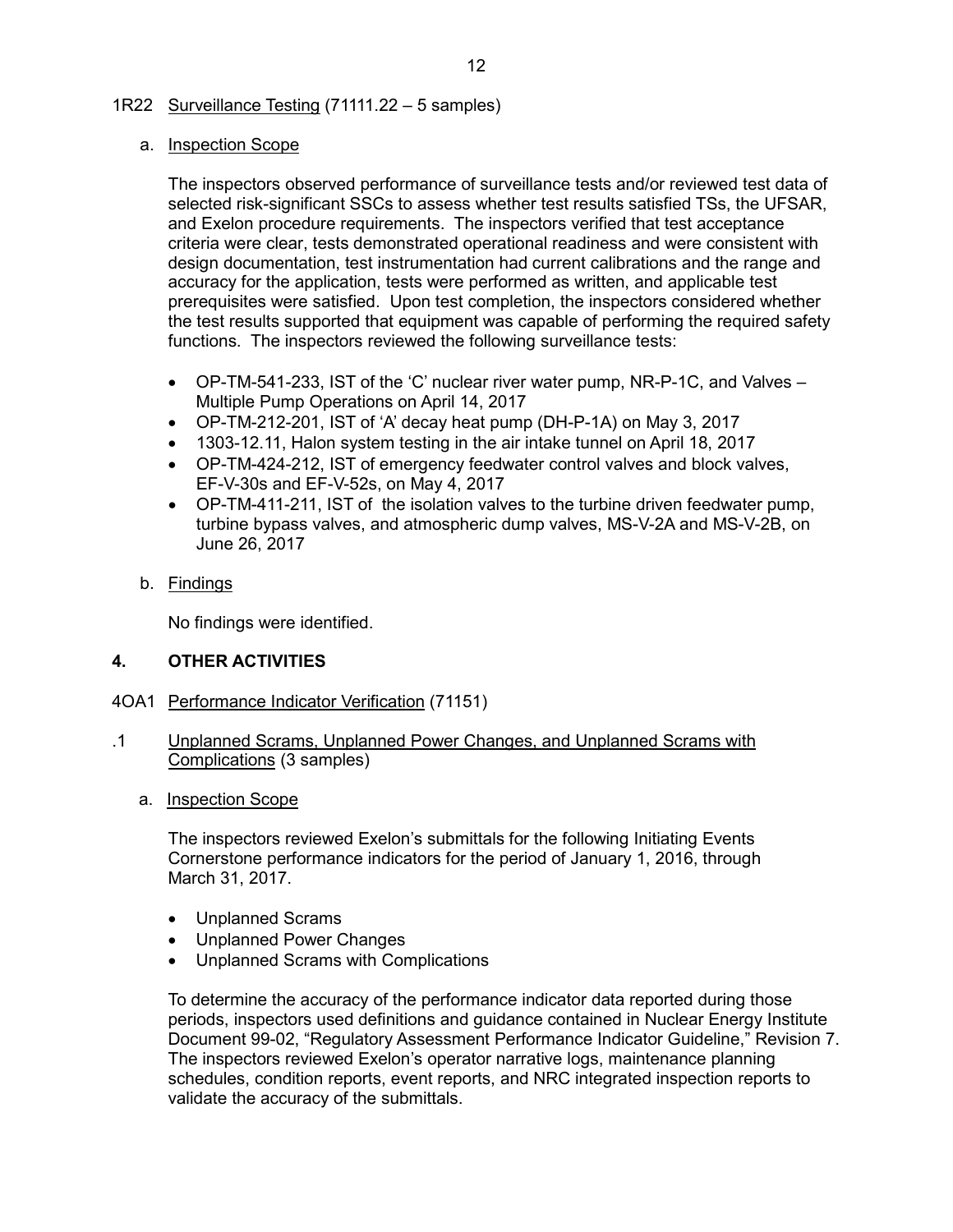b. Findings

No findings were identified.

- <span id="page-14-0"></span>4OA2 Problem Identification and Resolution (71152 – 2 samples)
- .1 Routine Review of Problem Identification and Resolution Activities
	- a. Inspection Scope

As required by Inspection Procedure 71152, "Problem Identification and Resolution," the inspectors routinely reviewed issues during baseline inspection activities and plant status reviews to verify that Exelon entered issues into the corrective action program at an appropriate threshold, gave adequate attention to timely corrective actions, and identified and addressed adverse trends. In order to assist with the identification of repetitive equipment failures and specific human performance issues for follow-up, the inspectors performed a daily screening of items entered into the corrective action program and periodically attended issue report screening and management meetings. The inspectors also confirmed, on a sampling basis, that, as applicable, for identified defects and non-conformances, Exelon performed an evaluation in accordance with 10 CFR 21.

b. Findings

No findings were identified.

#### .2 Semi-Annual Trend Review

a. Inspection Scope

The inspectors performed a semi-annual review of site issues, as required by Inspection Procedure 71152, "Problem Identification and Resolution," to identify trends that might indicate the existence of more significant safety issues. In this review, the inspectors included repetitive or closely-related issues that may have been documented by Exelon outside of the corrective action program, such as trend reports, performance indicators, major equipment problem lists, system health reports, maintenance rule assessments, and maintenance or corrective action program backlogs. The inspectors also reviewed Exelon's corrective action program database for the first and second quarters of 2017 to assess issue reports written in various subject areas (equipment problems, human performance issues, etc.), as well as individual issues identified during the NRCs daily issue report review (Section 4OA2.1). The inspectors reviewed trends reported for the first and second quarters of 2017 to verify that Exelon personnel were appropriately evaluating and trending adverse conditions in accordance with applicable procedures.

b. Findings and Observations

No findings were identified.

The inspectors evaluated a sample of departments that provide input into the quarterly trend reports, including Emergency Planning and Maintenance. The station identified an adverse trend in emergency planning drill and exercise performance, specifically with simulated notification of local and state agencies during simulated events (issue report 04025781).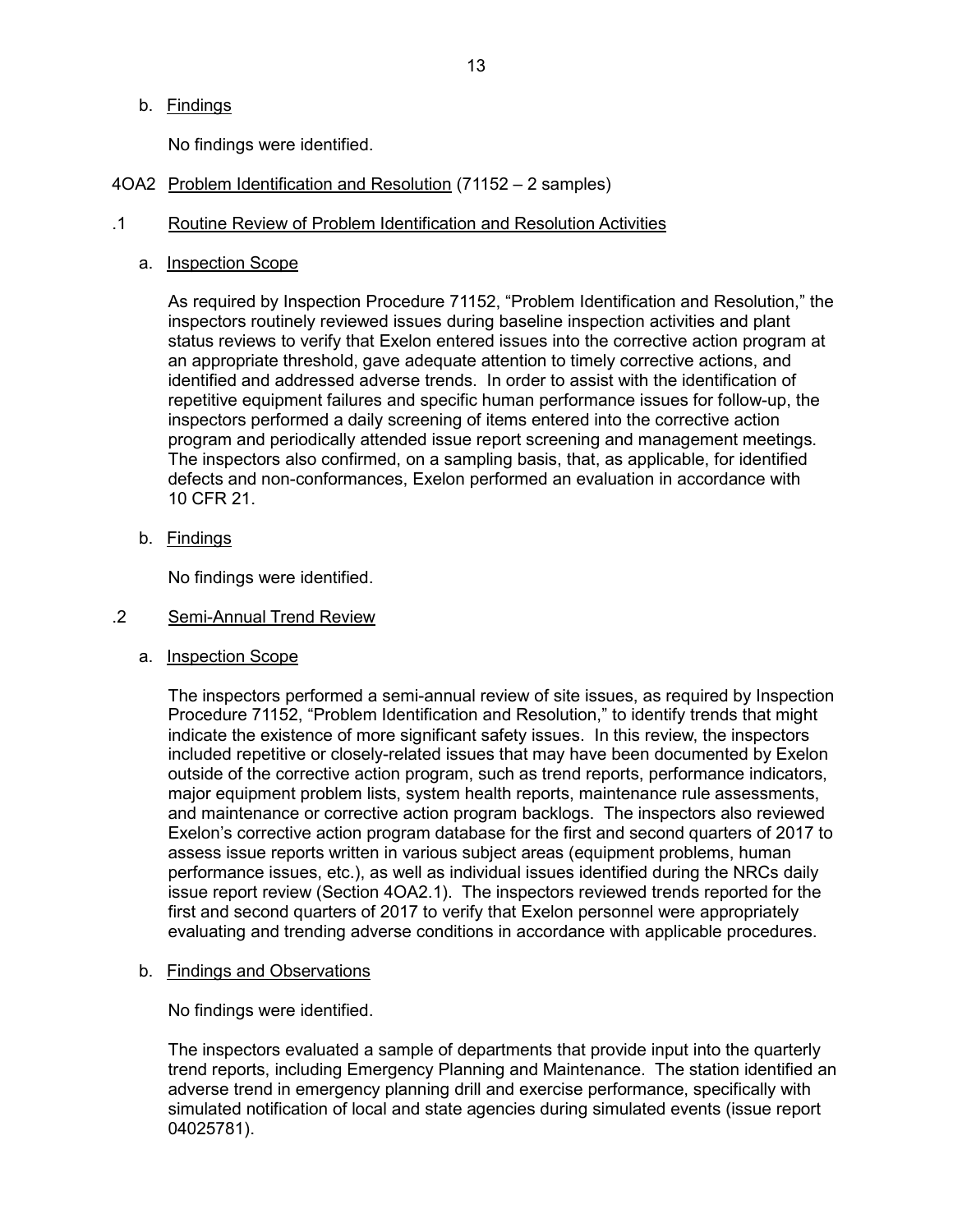A corrective action program evaluation has been scheduled to be completed after the conclusion of the current licensed operator training and examination cycle. Additionally, the station identified a trend in lost or missing maintenance and test equipment (issue report 03959031). For each missing or lost piece of maintenance and test equipment, an out of tolerance report was generated to verify that all quality maintenance conducted with the missing equipment was still valid, or was performed again with calibrated equipment. The inspectors reviewed the issue report trends and determined that the trends were substantiated and that Exelon implemented appropriate corrective actions.

Additionally, the inspectors noted a trend in documented instances of inadequate testing. Issue reports 03997546, 04014099, 04016785, and 04020064 document inadequate post-maintenance testing, surveillance testing, and in-service testing, which was discovered either as a result of an unexpected testing failure, a review by the inspectors, or an internal review driven by corporate activities. These issues were considered minor performance deficiencies because in all cases the reliability and availability of the SSCs under test were not affected by the inadequate testing. In all cases appropriate corrective actions were put in place to ensure adequate testing of SSCs. Additionally, the inspectors identified a trend in issue reports documenting the discovery of inadequate testing or testing instructions during internal review processes prior to the execution of scheduled work. Examples issue report include 04018210, 04024831, and 04026498. In all cases testing work instructions were revised to ensure adequate testing prior to work execution. Exelon documented this trend in their corrective action program as issue report 04032912.

## .3 Annual Sample

### a. Inspection Scope

The inspectors performed an in-depth review of Exelon's corrective actions regarding the results of visual inspections and inservice testing performed to satisfy Technical Specification 4.16 "Reactor Internals Vent Valves Surveillance." The inspectors were on site from February 14, 2017, through February 16, 2017, and performed subsequent inoffice review of documentation which was completed on May 18, 2017. During visual examinations during the 2015 refueling outage, Exelon staff identified damage to the retaining assembly on RC-V-144A which necessitated the replacement of the valve (IR 2585279). Additionally, Inservice testing conducted during the 2011 and 2013 outages identified two valves as having measured force values which exceeded technical specification limits. Exelon entered these test results into the corrective action program as issue report 1583961 for RC-V-144B and issue report 1285955 for RC-V-144D.

The inspectors assessed Exelon's problem identification threshold, cause analyses, extent of condition reviews, and the prioritization and timeliness of corrective actions to determine whether Exelon was appropriately identifying, characterizing, and correcting problems associated with the reactor vessel internal vent valves and whether the corrective actions were appropriate. The inspectors compared the actions taken to the requirements of Exelon's corrective action program and 10 CFR 50, Appendix B. Associated work orders and issue reports related to affected systems were reviewed and engineering and maintenance personnel were interviewed to assess the implementation and effectiveness of the corrective actions.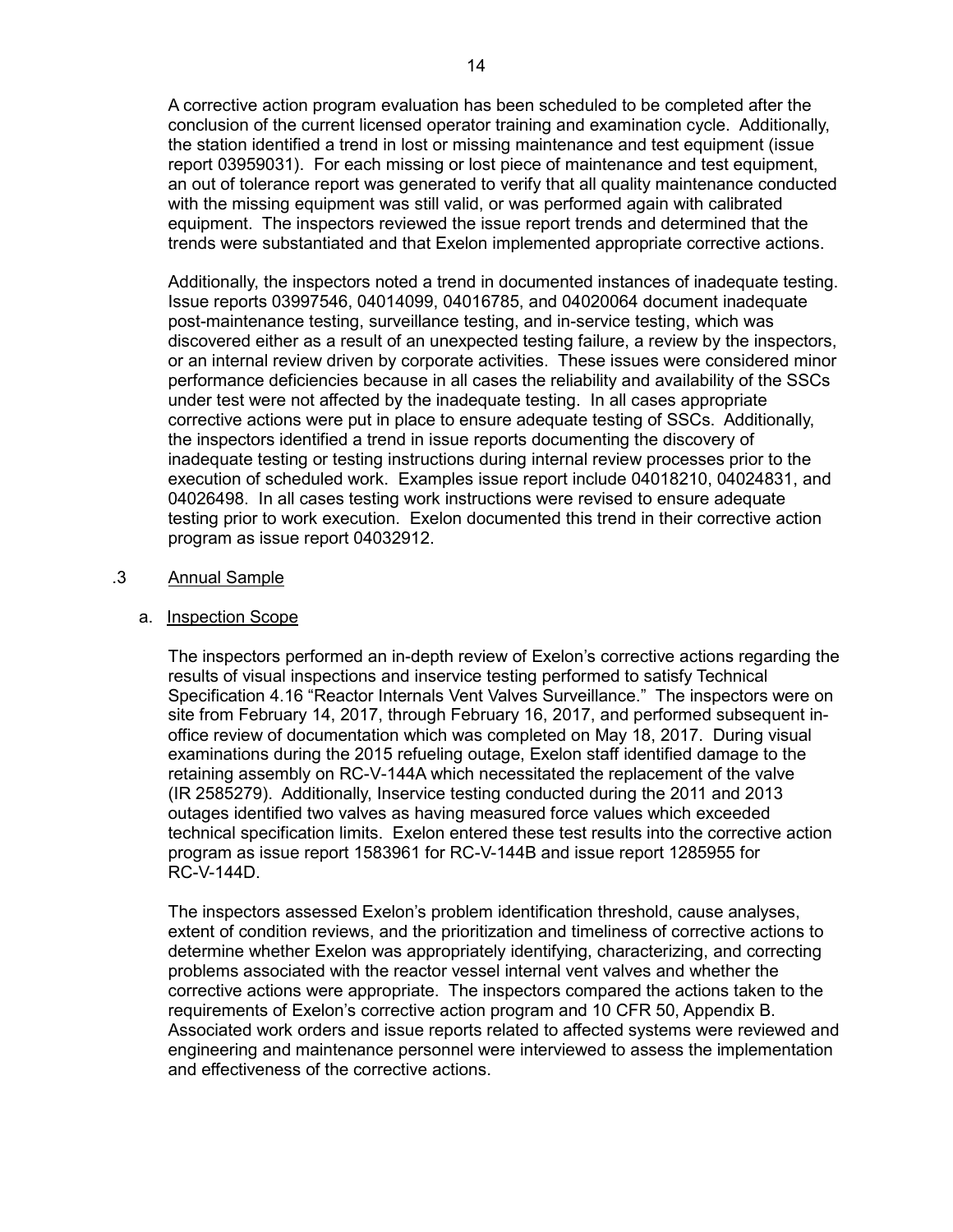#### b. Findings

No findings were identified.

The inspectors determined that Exelon's identification of Reactor Vessel Internal Vent Valve problems was appropriate and their evaluations were sufficiently thorough to identify likely causes and provide for effective corrective actions. The damage to RC-V-144A was determined by Exelon staff to be caused by flow induced vibration of the locking collar on the left locking device and impact damage on the right locking device locking collar. In 2015, Exelon staff determined that the observed condition of the left locking device presented a potential loose parts concern which warranted the replacement of the valve. Exelon staff entered the observed condition into their corrective action program as issue report 2585279 and replaced the valve under work order C2034392. The replacement valve was equipped with modified locking devices which are not susceptible to flow induced vibration. The damage observed to the right locking device locking collar was attributed to the removal and installation of the plenum assembly during reactor vessel disassembly and reassembly operations during previous refueling outages. Difficulties in installing the plenum assembly during the 2009 and 2013 outages were documented in the corrective action program as issue reports 990534 and 1586734 respectively.

Corrective actions included changes to the reactor disassembly and reassembly procedures incorporating clarifications of existing procedural steps and addition of new steps to re-verify critical measurements and the status of locking devices on the rigging assembly to ensure that the plenum assembly is properly aligned during the disassembly and reassembly process.

The inspectors reviewed Exelon's corrective actions taken in regards to the internal vent valve surveillance test failures in 2011 and 2013. In 2011, RC-V-144D exceeded the technical specification surveillance acceptance criteria for the amount of force required to maintain the valve in the open position. Exelon staff entered this issue into the corrective action program as issue report 1285955. Exelon determined that the cause was most likely a buildup of oxidation products on the valve hinge assembly. The valve was exercised in accordance with the vendor's manual and re-tested satisfactorily. In 2013, RC-V-144B exceeded the technical specification surveillance acceptance criteria for the amount of force required to maintain the valve in the open position. Exelon staff entered this issue into the corrective action program as issue report 1583961. The valve was exercised in accordance with the vendor's manual and re-tested satisfactorily. Exelon staff noted that the lift test results were inconsistent with the observed valve condition and that testing inaccuracies were suspected to be the cause of the high readings. In response, Exelon staff developed an action item to work with the vendor to clarify test acceptance criteria and to add guidance to their test procedure in the event that the test criteria was not met. The Pressurized Water Reactor Owner's Group (PWROG) and the vendor produced the "B&W Plant RVVV Design Basis Reconstitution, Testing and Sensitivity Study" in response to the testing results obtained during the surveillance tests. The study recommended changes to the testing procedure to improve the accuracy of the test and Exelon staff were incorporating those changes to the site testing procedure (issue report 1583961 Assignment 4).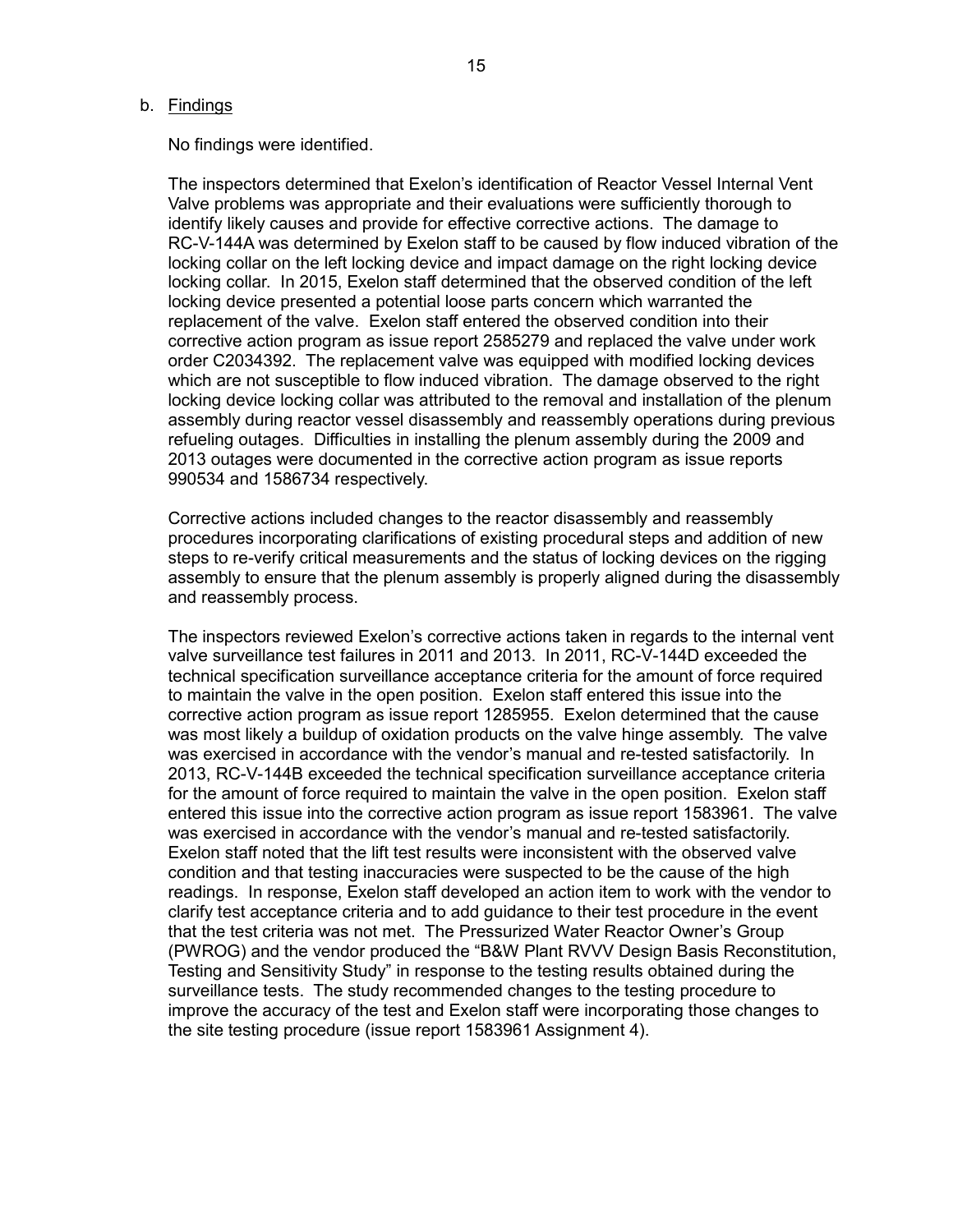## <span id="page-17-0"></span>4OA6 Meetings, Including Exit

On July 17, 2017, the inspectors presented the inspection results to Mr. Ed Callan, Site Vice President, and other members of the TMI staff. The inspectors verified that no proprietary information was retained by the inspectors or documented in this report.

## <span id="page-17-1"></span>**ATTACHMENT: SUPPLEMENTARY INFORMATION**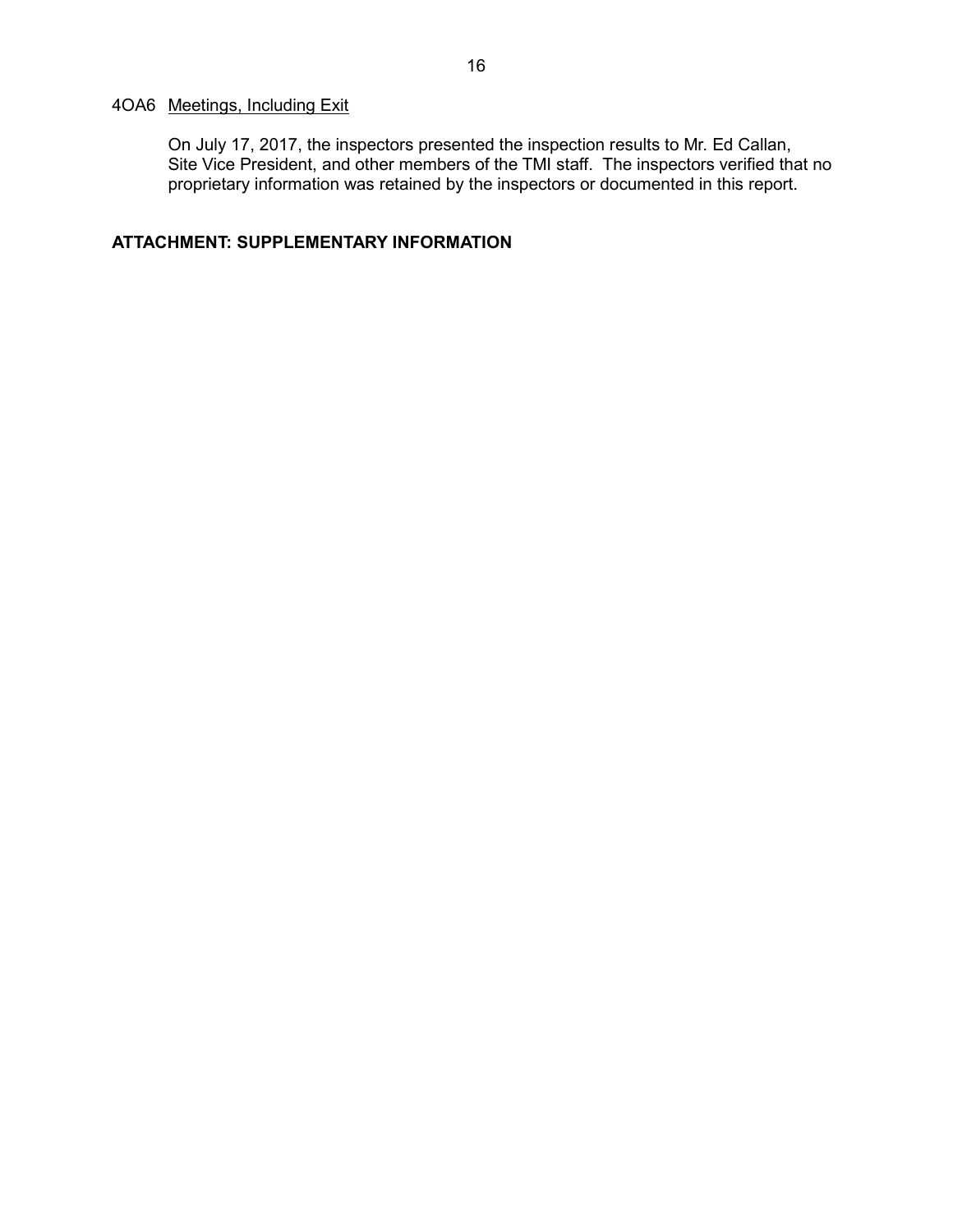## **SUPPLEMENTARY INFORMATION**

### **KEY POINTS OF CONTACT**

#### <span id="page-18-1"></span><span id="page-18-0"></span>Licensee Personnel

| E. Callan          | <b>Site Vice President</b>                   |
|--------------------|----------------------------------------------|
| T. Haaf            | <b>Plant Manager</b>                         |
| T. Alvey           | Manager, Chemistry                           |
| G. Aston           | Manager, Critical Skills                     |
| M. Benson          | Senior Engineer IV                           |
| S. Burger          | Senior Reactor Operator                      |
| R. Campbell        | Manager, Site Security                       |
| J. Cavanaugh       | <b>Engineering Electrical Design Manager</b> |
| D. DeAngelis       | <b>System Engineer</b>                       |
| D. Divittore       | Manager, Radiological Engineering            |
| S. Fink            | Project Manager                              |
| K. Heisey          | Senior Engineer                              |
| J. Goldman         | Manager, Regulatory Assurance                |
| D. Kenny           | Work Week Manager                            |
| M. Krause          | <b>Rotating Equipment Specialist</b>         |
| R. Masoero         | <b>IST Engineer</b>                          |
| A. McGraw          | <b>System Engineer</b>                       |
| W. McSorley        | Senior Staff Engineer                        |
| R. Miller          | Senior Regulatory Assurance Specialist       |
| D. Morneault       | <b>Civil Structural Engineer</b>             |
| P. Mullens         | <b>Civil Structural Engineer</b>             |
| S. Norris          | Oil, Lubricant, and Valve Specialist         |
| T. Orth            | <b>Work Management Director</b>              |
| J. Piazza          | Senior Manager, Design Engineering           |
| R. Shacklett       | <b>Fire Protection Engineer</b>              |
| J. Sherk           | <b>Equipment Qualification Engineer</b>      |
| T. Sindlinger      | <b>Utility Supervisor</b>                    |
| C. Smith           | Manager, Operations Support                  |
| G. Smith           | Director, Maintenance                        |
| <b>B.</b> Shumaker | Manager, Emergency Preparedness              |
| M. Torburg         | <b>Programs Engineering Manager</b>          |
| D. Trostle         | Senior Regulatory Assurance Specialist       |
| J. Valent          | Manager, Engineering Programs                |
| G. Yokey           | Shift Manager                                |
|                    |                                              |

#### **Other Personnel**

S. Martin Nuclear Safety Specialist Pennsylvania Department of Environmental Protection Bureau of Radiation Protection

## **LIST OF ITEMS OPENED, CLOSED, DISCUSSED, AND UPDATED**

<span id="page-18-2"></span>None.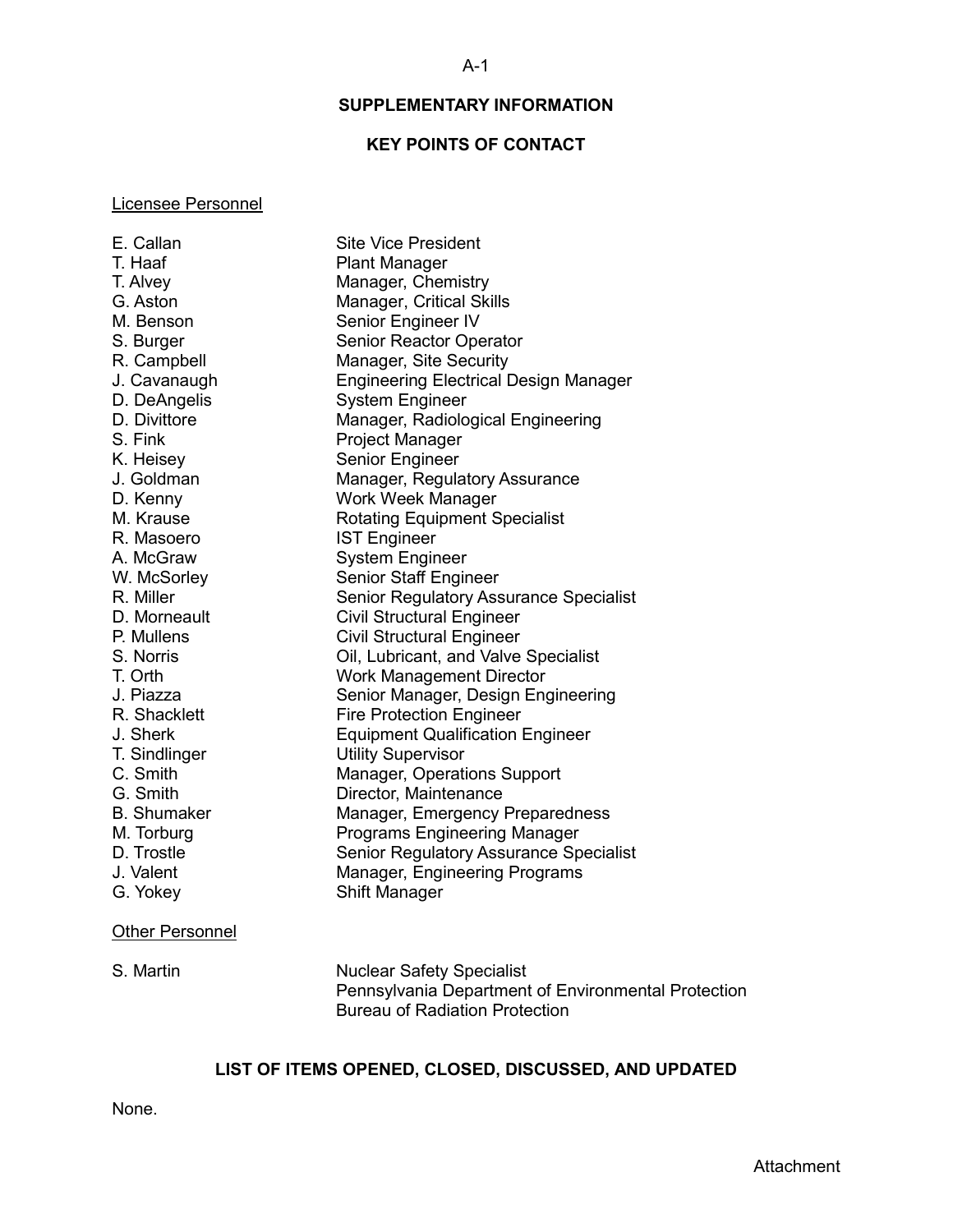## **LIST OF DOCUMENTS REVIEWED**

#### **Section 1R01: Adverse Weather Protection**

Procedures

OP-AA-108-107, Switchyard Control, Revision 4

OP-AA-108-107-1001, Station Response to Grid Capacity Conditions, Revision 7

OP-TM-108-107-1002, TMI Transmission Interactions That Impact Operations, Engineering, Work Management, and Maintenance That Includes First Energy Interface Agreement and NERC Standards, Revision 9

WC-AA-107, Seasonal Readiness, Revision 17

WC-TM-8003-1009, Three Mile Island Unit 1, Nuclear Plant Interface Requirements (NPIRs), Revision 2

**Miscellaneous** 

- Certification of 2017 Three Mile island Generating Station Summer Readiness Memorandum, May 15, 2017
- EQ-T1-110, Environmental Qualification File for, Invensys (Foxboro) Model N-E10 Series Pressure Transmitters, Revision 10
- EQ-T1-113, Environmental Qualification File for ASCO solenoid operated valves (SOV's), Model 206-381-4RVU, NPEF8300381RVU, NP8320A184E, NP8321A8E, and NPEF8300383ERG, Revision 10
- Memorandum 5211-84-3184, Staff Review of TMI-1 Environmental Qualification Program, dated May 25, 1984
- TDR No. 648, Technical Data Report- Methodology and List of Electrical Components Requiring Environmental Qualification for LBLOCA & HELB Mitigation, Revision 0

Issue Reports: 02596309 4016888 4018634

#### **Section 1R04: Equipment Alignment**

**Procedures** 

OP-TM-541-000, Primary Component Cooling, Revision 24 OP-TM-541-440, Remove NS-P-1A from Service, Revision 1 OP-TM-541-461, IC & NS Temperature Control, Revision 10

**Drawings** 

302-610, Nuclear Services Closed Cooling Water, Revision 82

302-661, Make-up and Purification, Revision 63

B-308-814, Reactor Coolant Pumps Seal Injection Flow and Filter – Pressure Transmitter, Revision 7

04636207-WM-1, Isometric Weld Map for MU-V-1033, Revision 1

**Miscellaneous** Clearance for MU-V-1033 Weld Repair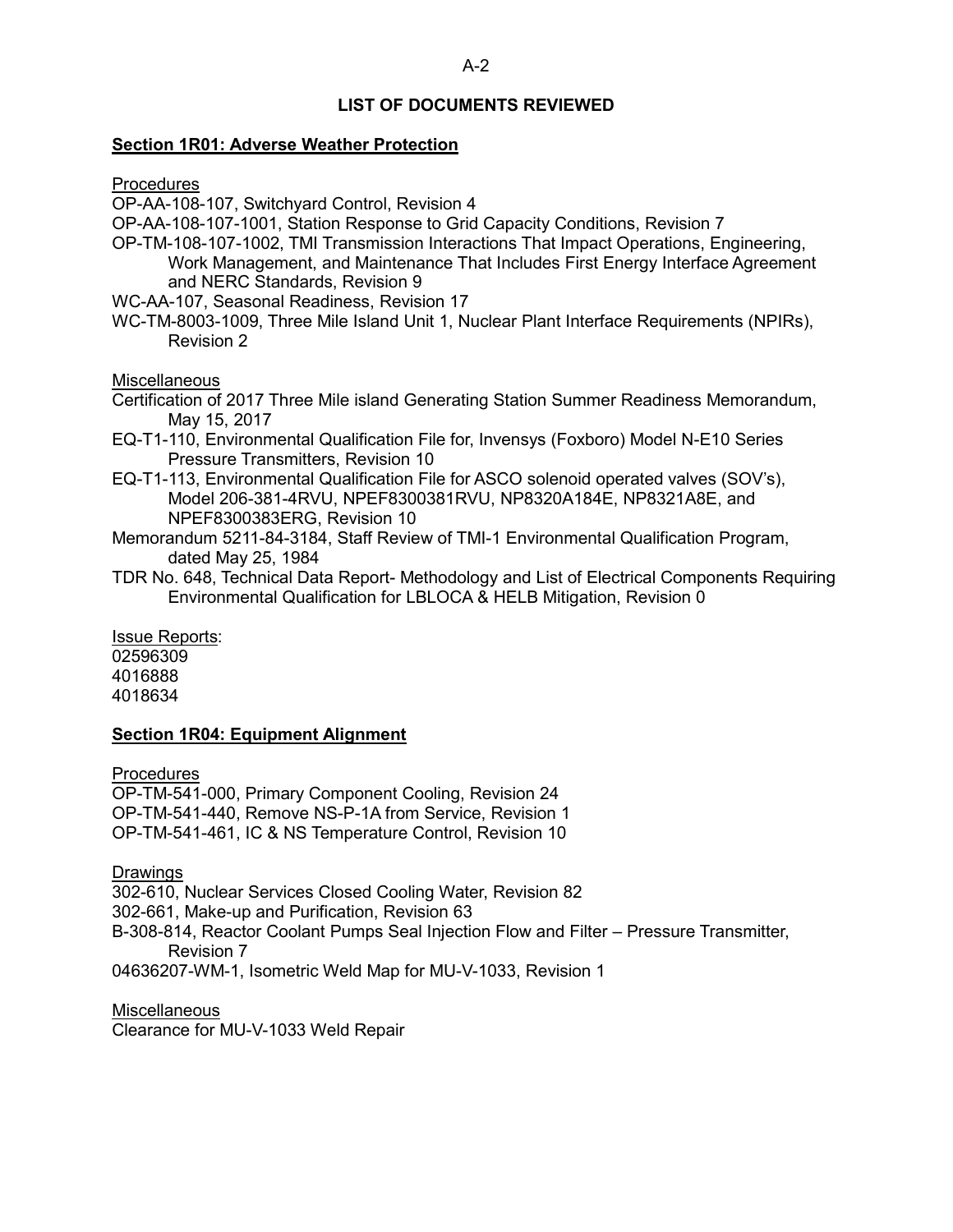### **Section 1R05: Fire Protection**

**Procedures** 1038, Administrative Controls-Fire Protection Program, Revision 83 OP-MA-201-007, Fire Protection System Impairment Control, Revision 6 Three Mile Island Nuclear Station Unit No. 1 Pre-Fire Plan #16, Revision 2

**Miscellaneous** CC-AA-309-101, Engineering Technical Evaluations, Revision 11 TMI Nuclear Station Pre-Fire Plan #5, Revision 2 TMI Nuclear Station Pre-Fire Plan #6, Revision 3 TMI Nuclear Station Pre-Fire Plan #53, Revision 3 TMI Nuclear Station Pre-Fire Plan #54, Revision 2

Issue Report: 4016701

#### **Section 1R06: Flood Protection Measures**

**Procedures** CC-AA-201, Plant Barrier Control Program, Revision 11 1420-FB-1, Fire Barrier penetration fire seal repairs, Revision 34 1440-Y-22, Removal and Installation BS or DH vault shield Plug, Revision 3b

**Miscellaneous** 

FSI-99083611, Fire System Impairment, DC-V-2B Permit Activity, dated 3/17/17 PBI-4185962, Plant Barrier Impairment Permit, dated 2/13/17 93-0078, Plant Engineering Evaluation Request EER 93-078, BS and DH Vault Shield/Access Plugs-Lifting Provisions, Revision 1 990-1745, Three Mile Island Unit no. 1 Fire Hazards Analysis reports, Revision 26 NRC TMI-Integrated Inspection Report 05000289/2016003, dated 11/7/16 50.59 Review Coversheet Form, ECR 07-702, Add CO Valves to the FHAR and Change MU Valve Action Times, Revision 0

Issue Reports: 00565524 02705855 03950376 03987936 4000921

#### **Section 1R07: Heat Sink Performance**

**Miscellaneous** 

NS-C-1C, Nuclear Services Closed Cooler, Eddy Current Examination Report, January 21, 2016

Issue Report: 02615792

Work Order: R2234979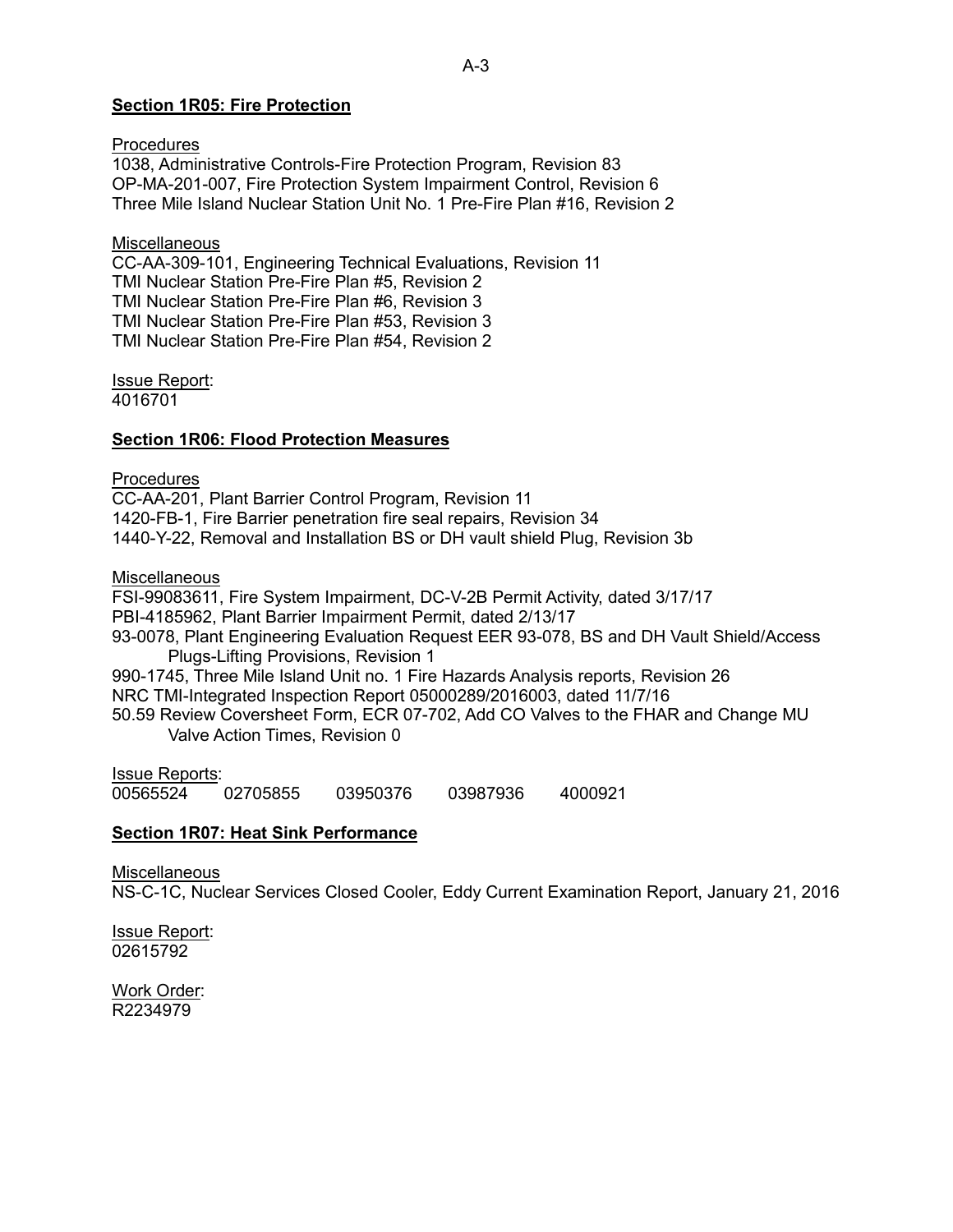#### A-4

### **Section 1R11: Licensed Operator Requalification Program**

**Procedures** 1303-5.2B, 'B' Emergency Loading Sequence and HPI Logic Channel/Component Test, Revision 018 HU-AA-1211, Pre-Job Briefings, Revision 011 OP-AA-103-102, Watch-standing Practices, Revision 016 OP-TM-AOP-004, Tornado/High Winds, Revision 007

### **Section 1R12: Maintenance Effectiveness**

### **Procedures**

ER-AA-310, Implementation of the Maintenance Rule, Revision 10 ER-AA-310-1005, Maintenance Rule – Dispositioning between (a)(1) and (a)(2), Revision 7 ER-AA-310-1001, Maintenance Rule Functions-Safety Significance Classification, Revision 3 ER-AA-310-1002, Maintenance Rule Scoping, Revision 4 ER-TM-310-1001, TMI Guidance for Maintenance Rule Unavailability Monitoring, Revision 5

**Miscellaneous** 

Three Mile Island Unit 1, Maintenance Rule Periodic Assessment per 10 CFR 50.65 (a)(3), January 2015 to December 2016, Revision 0

### **Section 1R13: Maintenance Risk Assessments and Emergent Work Control**

**Procedures** 

1082.1, TMI Risk Management Program, Revision 8 OP-TM-108-117-1001, Attachment 7.1 Protected Equipment Schemes, Revision 3 OP-TM-214-000, Building Spray System, Revision 11 WC-AA-101, On-Line Work Control Process, Revision 18 WC-AA-104, Risk Screening/Mitigation Plan, Revision 24, completed 1/19/17

Drawings

302-712, Reactor Building Spray Flow Diagram, Revision 49

**Miscellaneous** 

TMI Station Risk Report for Work Week 1713, Revision 0 TMI Work Week 1713, Paragon Snapshot USFAR Section 6.2, Reactor Spray System, Revision 20

Work Order: 4350199

### **Section 1R15: Operability Evaluations**

**Procedures** 1038, Administrative Controls-Fire Protection Program, Revision 83 MA-AA-716-230-1001, Oil Analysis Interpretation Guideline, Revision 20 OP-AA-108-115, Operability Determinations, Revision 19 OP-AA-108-115-1002, Supplemental Consideration for On-Shift Immediate Operability Determinations, Revision 2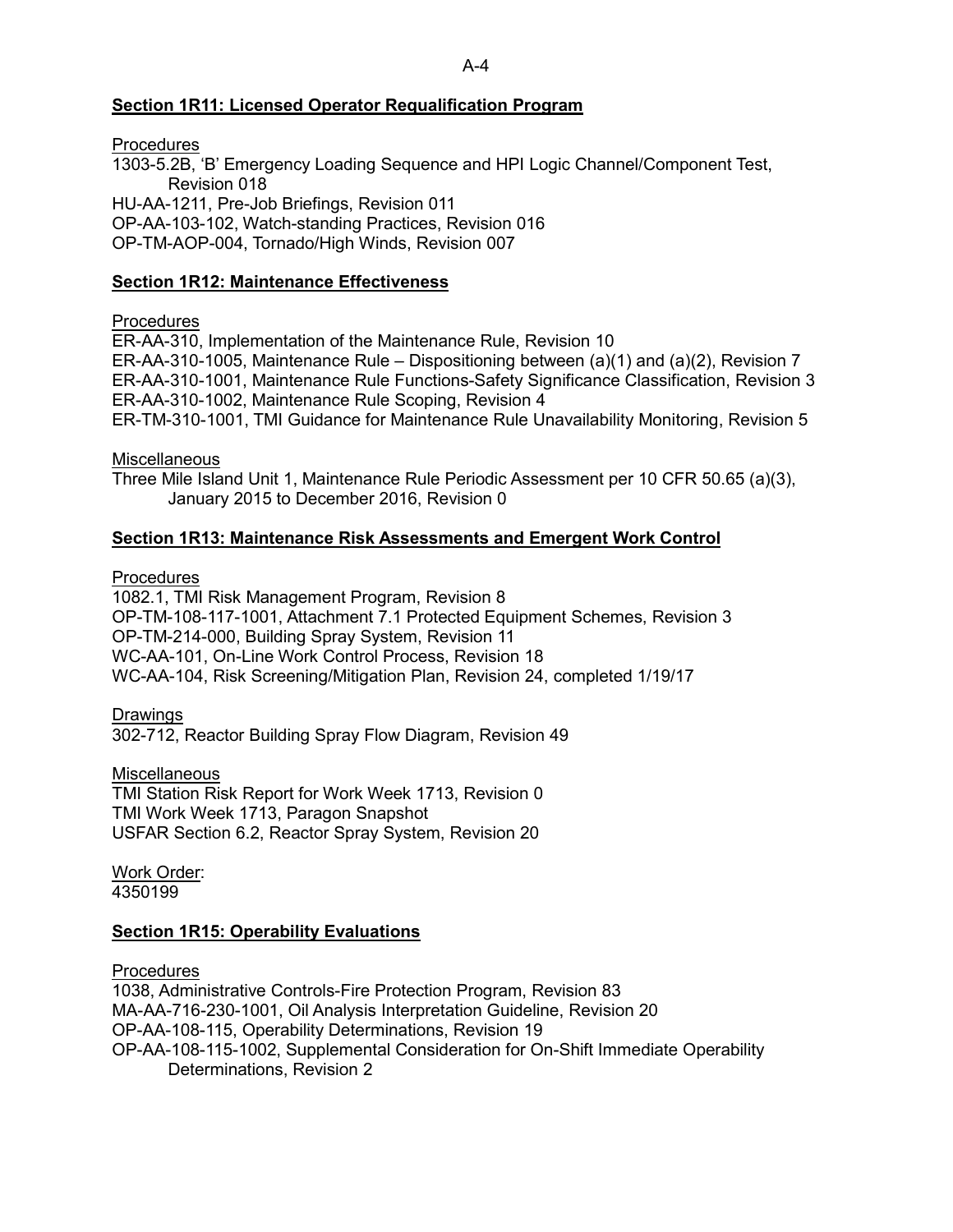**Drawings** 

K-5629, C&D Batteries Outline of LA, LC-13 Thru 25 Batteries, Revision 1, dated 3/9/82

- M-8883, C&D Power Systems, Frame 2 Step "L" EP 3 Rack With Dual Side Rails (Special), Revision 0, dated 1/16/86
- M-8884, C&D Power Systems, Assembly, Rack 2 Step EP 3 for (6) LC-21 Cells, Revision 0, dated 1/16/86

**Miscellaneous** 

DH-P-1A IST Database Historical Trends

DH-P-1B IST Database Historical Trends

DH-P-1A, Motor Bearing Lubricating Oil Analysis Report 2584564, completed 11/23/16

DH-P-1B, Motor Bearing Lubricating Oil Analysis Report 1839310, completed 1/19/15

SQ-T1-1A-Battery, Seismic Qualification, Revision 1, dated 11/19/93

SQ-T1-1B-Battery, Seismic Qualification, Revision 1, dated 11/19/93

VM-TM-0021, TMI-1 Vendor Technical Manual, C & D Power Systems Station Batteries, Revision 0, dated 3/1/98

VM-TM-0021, TMI-1 Vendor Technical Manual, C & D Power Systems Station Batteries, Revision 17, dated 6/21/10

Engineering evaluation discussing effect of elevated particulate concentration in FO-T-3 and 4, Revision 1

- Engineering input to support operability determination for EG-Y-1B documented in issue report 04012544, Revision 1
- Engineering Safety Evaluation for Small Leak on the 'B' train of HPI system documented in IR 4007601
- Exelon Power Labs Condition Monitoring Oil Analysis for the 1B Emergency Diesel Generator End Bearing for Samples Drawn on 5/18 and 5/19

Immediate Investigation for MU-V-1033, Leak on Weld to Pipe, Revision 1

Oil sample reports for EG-Y-1B, generator end bearing, report date May 21 and 23, 2017 Prompt investigation for issue documented in issue report 04012771

Standard Practice for Inservice Monitoring of Lubricating Oil for Auxiliary Power Plant Equipment, D6224-16, approved October 1, 2016

Trico Condition Report Oil Analysis for the 1B Emergency Diesel Generator End Bearing for Samples Drawn on 5/18, 5/19, 5/20, and 6/14

UFSAR Section 8.2, Description of Power Sources, Revision 22

Issue Reports:

| 01401981 | 03999905 | 03986182 | 03986402 | 03986396 |
|----------|----------|----------|----------|----------|
| 03986245 | 03991041 | 04012544 | 04016378 | 04016147 |
| 04016715 | 04007601 | 04015943 | 01680680 |          |

Work Order: 4636207

### **Section 1R18: Plant Modifications**

**Procedures** 

CC-AA-102, Design Input and Configuration Change Impact Screening, Revision 29 CC-MA-102-1001, Design Inputs and Impact Screening Implementation, Revision 13 CC-AA-103, Configuration Change Control for Permanent Physical Plant Changes, Revision 29

Drawings

302-351, Emergency Diesel Generator Services Flow Diagram, Revision 22 302-355, SBO Diesel Generator Services Flow Diagram, Revision 7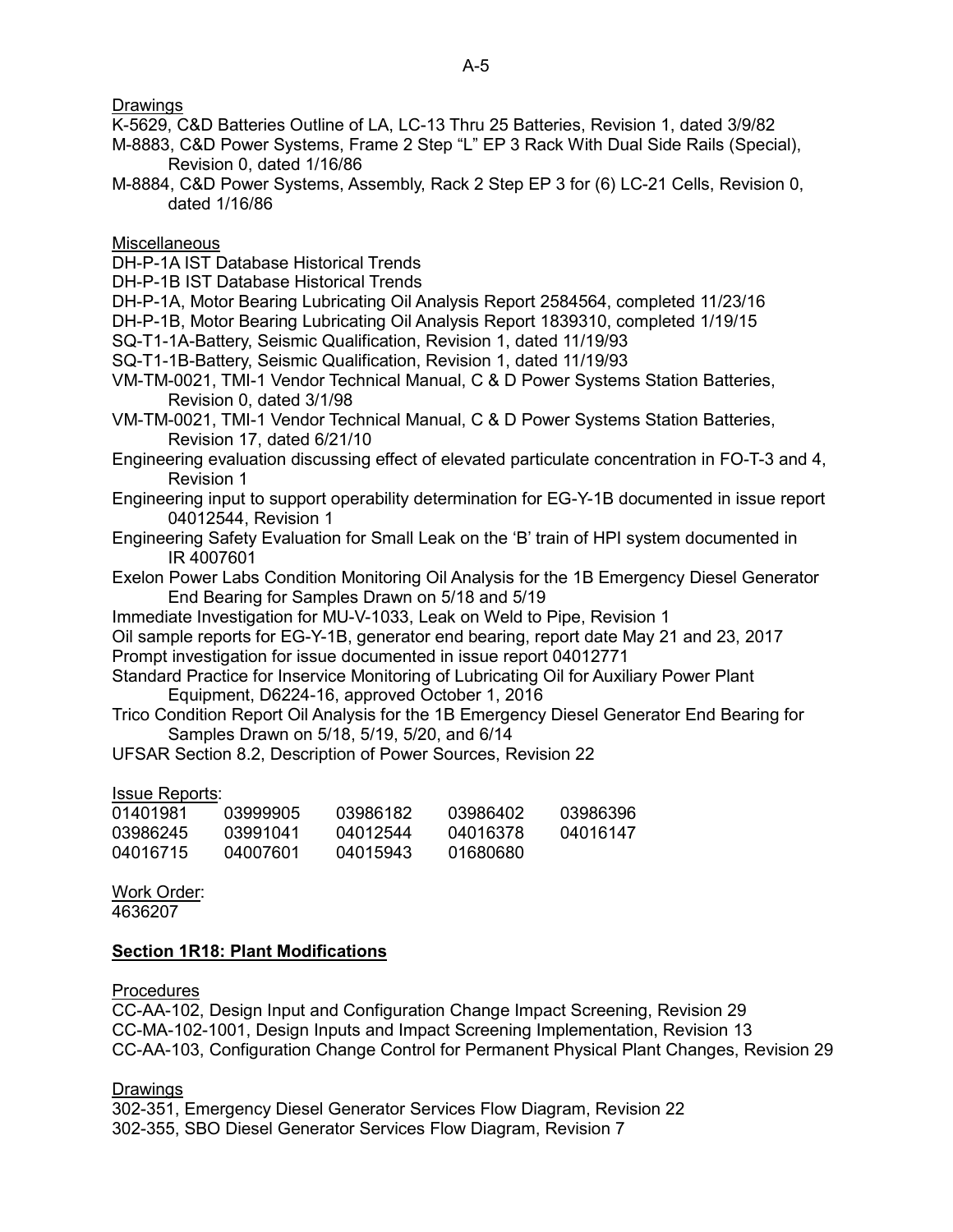#### Miscellaneous

C-1101-861-E410-007, Stress Analysis for Emergency Diesel Generator Ring-Catcher Drains, Revision 0

Engineering Change 16-00026, Install Drain Line/Valve on EG-Y-1A/B and EG-Y-4 Ring Catchers, Revision 1

Engineering Change 16-00013, CO-T-1B, Buried Pipe Replacement Project – CMT 614135, Revision 0

50.59 Screening No. TMI-16-S-0051, Revision 1

Issue Reports: 3998286 3993994

#### **Section 1R19: Post-Maintenance Testing**

**Procedures** 

ER-AA-321-1007, Inservice Testing (IST) Program Corporate Technical Positions, Revision 1 ER-TM-321-1041, TMI-IST Program Requirements, Revision 7 OP-TM-108-117-1001, Attachment 7.1, Protected Equipment Schemes, Revision 3 OP-TM-214-000, Building Spray System, Revision 11 OP-TM-214-202, IST of BS-P-1B and Valves, Revision 15 OP-TM-424-000, Emergency Feedwater System, Revision 13 OP-TM-424-203, IST of EF-P-1 and Valves, Revision 17 OP-TM-424-203, IST of EF-P-1 and Valves, Revision 17, completed 1/3/17 OP-TM-424-203, IST of EF-P-1 and Valves, Revision 17, completed 3/30/17 OP-TM-424-241, IST of MS-V-10A and MS-V-10B, Revision 1 OP-TM-424-261, Overspeed Trip Test of EF-U-1, Revision 3 OP-TM-541-233, IST of NR-P-1C and Valves – Multiple Pump Operation, Revision 11

**Drawings** 

302-011, Main Steam Flow Diagram, Revision 76 302-283, Fuel Oil Unloading Flow Diagram, Revision 30 302-351, Emergency Diesel Generator Services Flow Diagram, Revision 22 302-712, Reactor Building Spray Flow Diagram, Revision 49

Miscellaneous

1302-5.2, RPS High and Low Pressure Channels, Revision 36B EQ-T1-113, TMI-1, Environmental Qualification, Revision 10 IST-DF-BDOC-V-11, TMI-Inservice Testing Bases Document, Revision Date 10/25/13 UFSAR Section 6.2, Reactor Building Spray System, Revision 20

Action Reports: 04016785 04012347

| l <u>ssue Reports:</u><br>3997543 | 3997546 | 3997942  |          |         |
|-----------------------------------|---------|----------|----------|---------|
|                                   |         |          |          |         |
| Work Orders:                      |         |          |          |         |
| 04348212 04365406                 |         | 04610620 | D2112530 | 0436000 |

04348212 04365496 04619629 R2112539 04360009 04590224 R2112538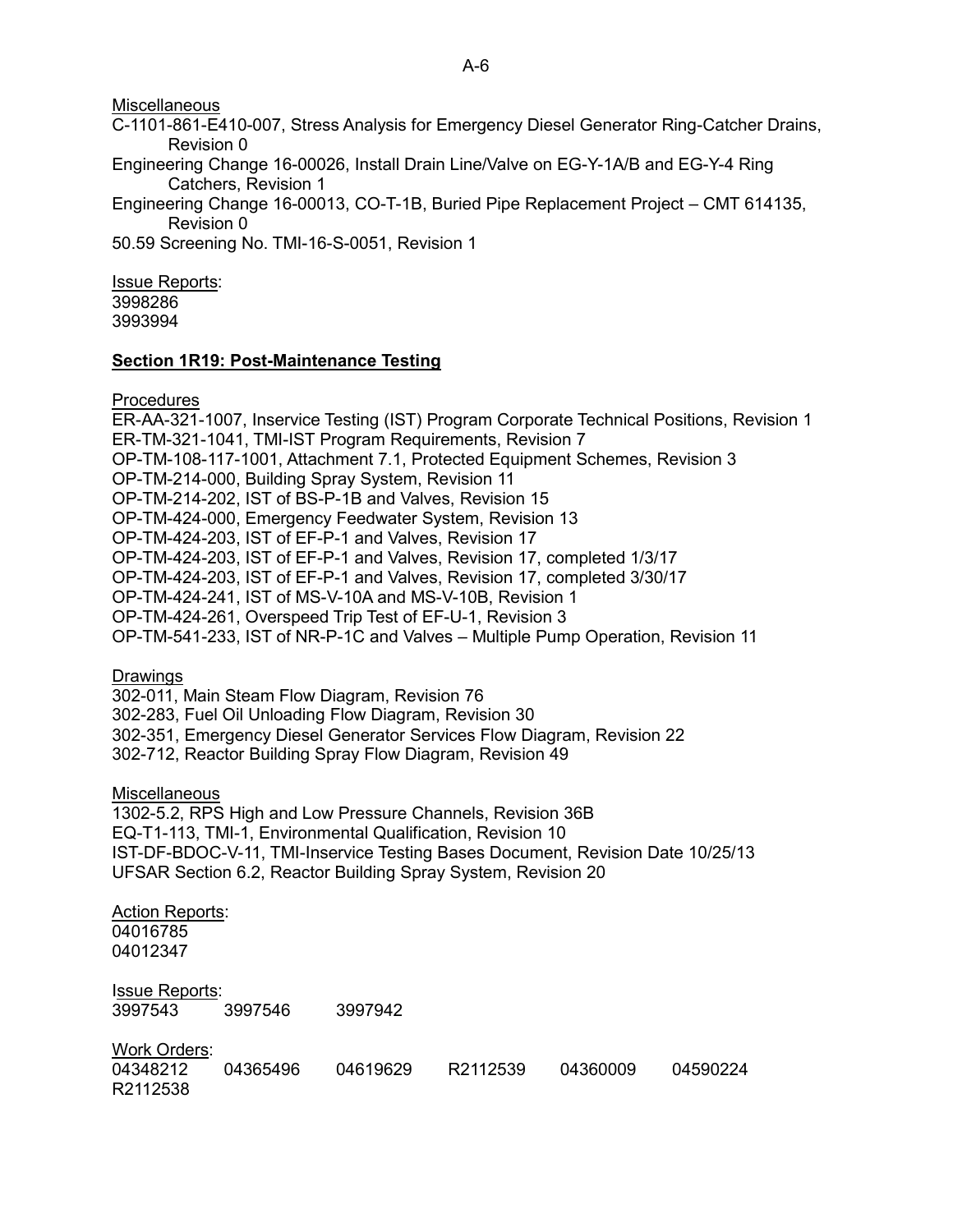### A-7

### **Section 1R22: Surveillance Testing**

**Procedures** 

OP-TM-108-115, Functionality Assessment for Flood Barrier System Degradation, Revision 1 OP-TM-212-201, IST of DH-P-1A and Valves from ES Standby Mode, Revision 14 OP-TM-411-204, Stroke Test of MS-V-4A and MS-V-4B, Revision 013 OP-TM-411-211, IST MS-V-2A and MS-V-2B, Revision 004 OP-TM-424-212, "IST of EF-V-305 and EF-V-525, Revision 9 OP-TM-541-233, IST of NR-P-1C and Valves – Multiple Pump Operation, Revision 11 WC-TM-430, Surveillance Testing Program, Revision 0 WC-TM-430-1001, Surveillance Testing Program Database Interface and Maintenance, Revision 1

1303-12.11, Halon System Test, Revision 53

**Drawings** 

302-640, Decay Heat Removal Flow Diagram, Revision 86 215-162, Air Intake Tunnel Conduit & Cable Layout, Revision 22 215-162 IA, Air Intake Tunnel Conduit & Cable Layout, Revision 0 215-163, Air Intake Tunnel Electrical Conduit, Revision 20

Miscellaneous

TMI-IST-Plan-INT5, TMI-1 Inservice Testing Program Plan- Fifth 10 Year Interval, Revision 1 Prompt Investigation for CRD System Fault documented in IR 03999009.

Issue Reports: 03999009 03999188 04000355

Work Orders: 04382329 04391359 04597297 04598377 04621303 4621306

### **Section 4OA1: Performance Indicator Verification**

**Procedures** 

LS-AA-2011, Collecting and Reporting of NRC Performance Indicator Data, Revision 14 SY-TM-1019, Collection of NRC Performance Indicator Information, Revision 7 NEI 99-02, Regulatory Assessment Performance Indicator Guideline, Revision 7

**Miscellaneous** 

Consolidated Data Base (TMI), dated January 28, 2017

### **Section 4OA2: Problem Identification and Resolution**

### **Procedures**

1301-10.1, Reactor Vessel Internal Vent Valve Inspection and Exercise, Revision 18 1301-10.1, Reactor Vessel Internal Vent Valve Inspection and Exercise, Revision 19 1301-10.1, Reactor Vessel Internal Vent Valve Inspection and Exercise, Revision 20

Drawings

20762-1H, 14" Internals Vent Valves, Sheet 1, Revision 0